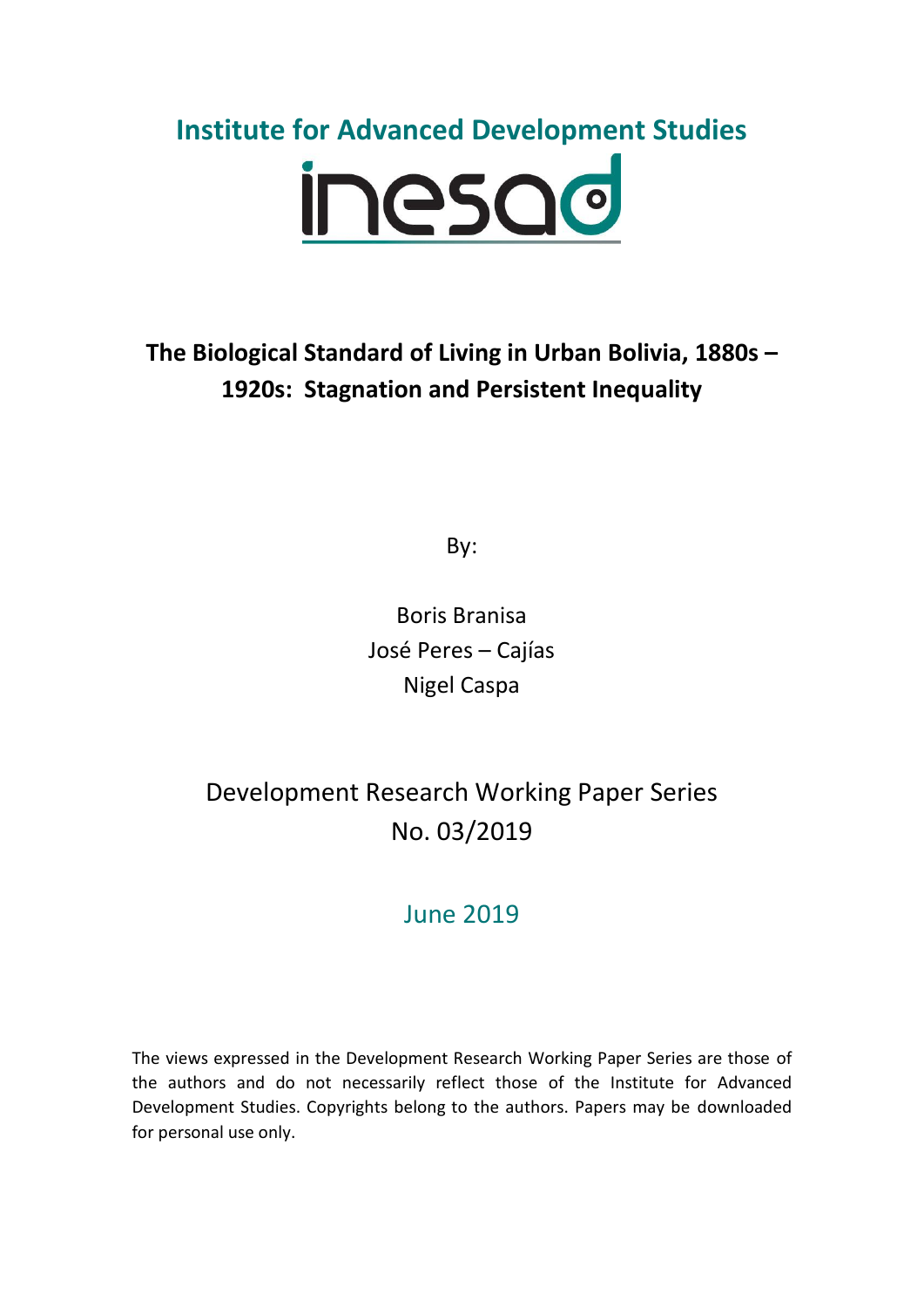

# **The biological standard of living in urban Bolivia, 1880s-1920s: stagnation and persistent inequality\***

By

Boris Branisa<sup>+</sup> José Peres-Cajías $^{\times}$ Nigel Caspa $^{\pm}$ 

June 2019

## **Abstract**

Based on almost 5.000 direct observations on National Identification Cards, this paper offers the first estimation of the evolution of average heights in urban Bolivia for the decades 1880s-1920s. The analysis focuses on men aged 19-50 years registered in the city of La Paz. Despite city's growing economic importance and modernization, average heights remained stagnant around 163 cm. This level is not so different to that found in the still disperse available evidence for rural Bolivia. Furthermore, there is evidence of

\_\_\_\_\_\_\_\_\_\_\_\_\_\_\_\_\_\_\_\_\_\_\_\_\_\_\_\_\_\_\_\_\_\_\_\_\_\_\_\_\_\_\_\_\_\_\_\_\_\_\_\_\_\_\_\_\_\_\_\_\_\_\_\_\_\_\_\_\_\_\_\_\_\_\_\_\_\_\_\_\_\_\_\_

<sup>\*</sup> The Bolivian height data collection used in this article was suported by the technical cooperation program "Fortalecimiento de la Investigación en Desarrollo Económico en Bolivia" from CAF development bank of Latin America - to the Bolivian Academy of Economic Sciences (ABCE); under the technical and operational management of the INESAD Foundation. Branisa acknowledges partial funding by the Think Tank Initiative. Peres-Cajías acknowledges funding from Generalitat de Catalunya-AGAUR through the Beatriu de Pinós program (BP-2016). The authors thank Joerg Baten, Alfonso Herranz-Loncán, Erick Langer, Moramay López-Alonso, Manuel Llorca-Jana and Anna Sophia Doyle for comments on previous versions of the article. Comments received by participants at the  $9<sup>th</sup>$  Bolivian Conference on Development Economics in Santa Cruz de la Sierra and at the 25<sup>th</sup> Economics Research Workshop in La Paz were also very fruitful. The Director and personnel of the Archivo Histórico de La Paz kindly provided access to sources; their support and help is highly appreciated.

<sup>+</sup> Boris Branisa is a Professor at Universidad Católica Boliviana "San Pablo" (Escuela de la Producción y la Competitividad) and an Associate researcher at Fundación INESAD.

<sup>×</sup> José Peres-Cajías is a *Beatriu de Pinós* Research Fellow at the Department of Economic History, Institutions, Politics and World Economy, Universitat de Barcelona.

<sup>±</sup> Nigel Caspa is a Master´s Student (UMSA) and a research assistant at Fundación INESAD.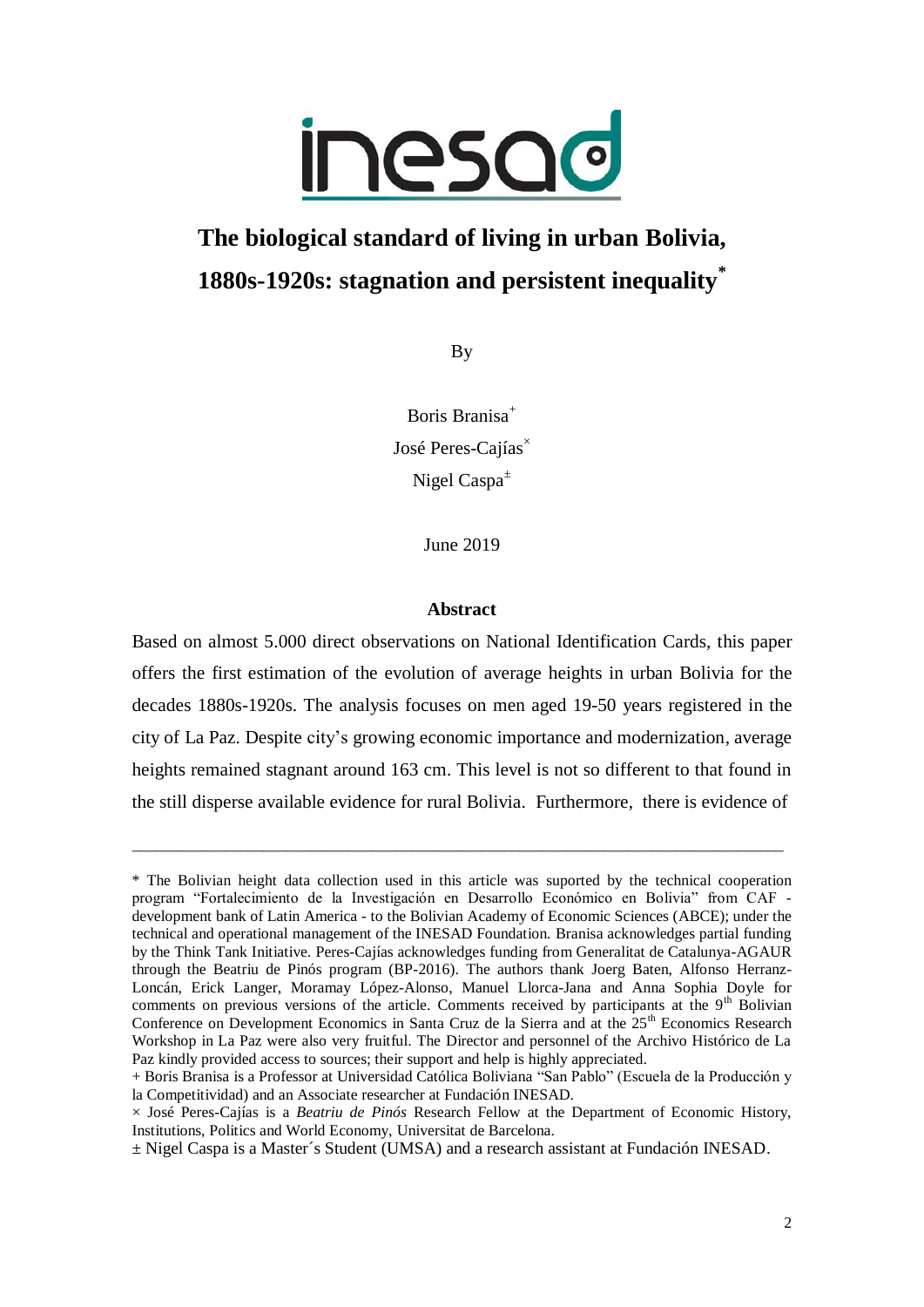inequalities throughout the period under study: those men who were indigenous, illiterate or worked in manual occupations were persistently shorter than nonindigenous, literates and non-manual workers, respectively. In coincidence with recent studies on Latin America, these findings suggest that the boost in exports and the regained dynamism of the economy that took place at the onset of the 20th century were not accompanied by improvements in biological standards of living.

**Key words:** Anthropometric history; Heights; Welfare; Inequality; First Globalization. **JEL Classification: 131, N16, N36.** 

#### **Resumen**

Basado en casi 5.000 observaciones directas en las Tarjetas de Identificación Nacional, este documento ofrece la primera estimación de la evolución de las alturas promedio en las zonas urbanas de Bolivia para las décadas 1880s-1920s. El análisis se centra en hombres de 19 a 50 años registrados en la ciudad de La Paz. A pesar de la creciente importancia económica y la modernización de la ciudad, las alturas promedio se mantuvieron estancadas en torno a 163 cm. Este nivel no es tan diferente al que se encuentra en la aún dispersa evidencia disponible para la Bolivia rural. Además, hay evidencia de desigualdades a lo largo del período en estudio: aquellos hombres que eran indígenas, analfabetos o que trabajaban en ocupaciones manuales eran persistentemente más bajos que los no indígenas, alfabetizados y trabajadores no manuales, respectivamente. En coincidencia con estudios recientes sobre América Latina, estos hallazgos sugieren que el aumento de las exportaciones y el dinamismo recuperado de la economía que tuvo lugar a comienzos del siglo XX no fueron acompañados por mejoras en los estándares biológicos de vida.

**Palabras clave:** Historia antropométrica; Alturas; Bienestar; Desigualdad; Primera

globalización.

**Clasificación JEL:** I31, N16, N36.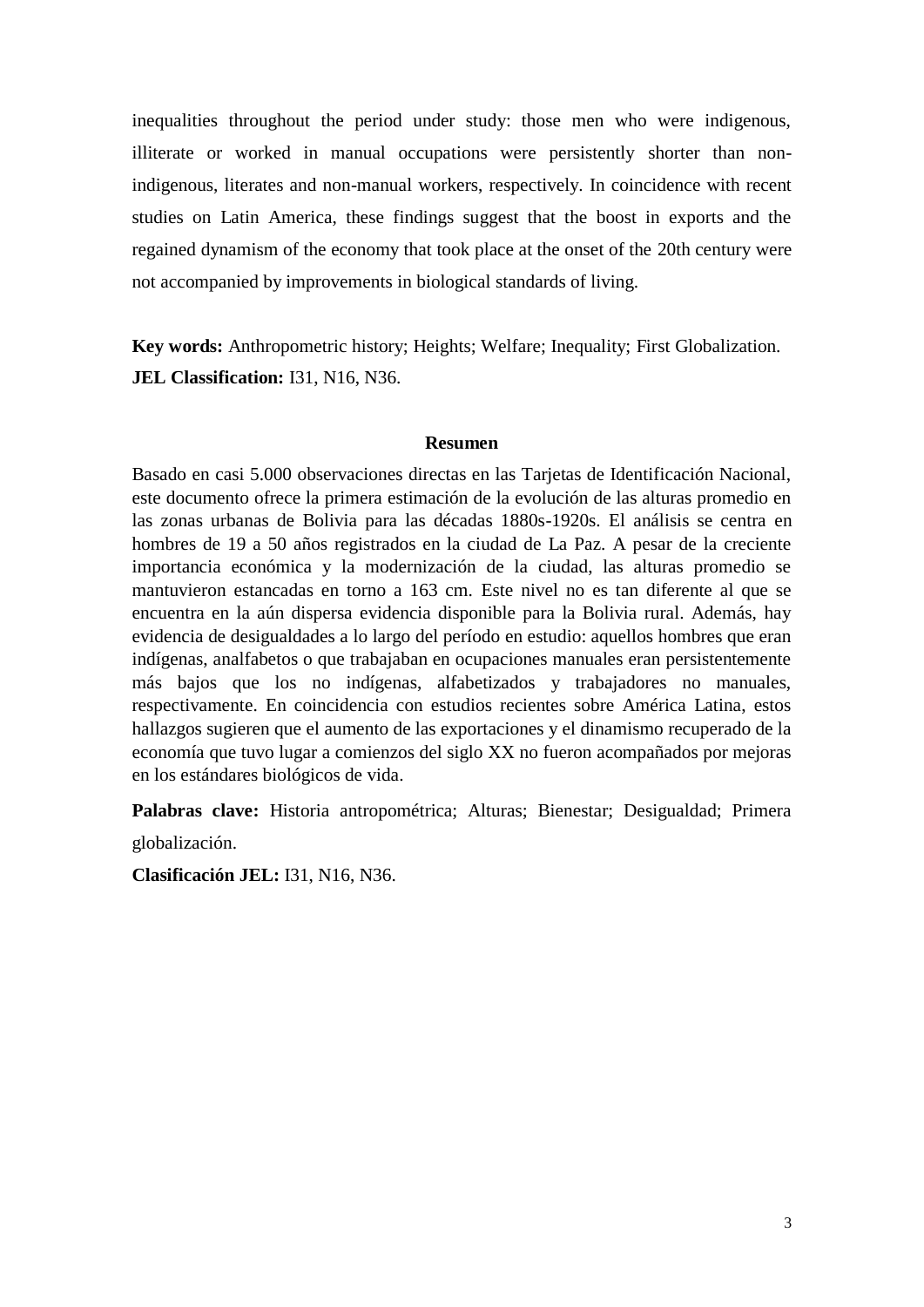#### **1. Introduction**

1

The Bolivian economy is frequently identified as a perfect example of a "reversal of fortune": it was among the most dynamic spaces in the Americas during colonial times and today is among the poorer economies in the region (Acemoglu, Johnson, & Robinson, 2002). No official data is available for Bolivian GDP (Gross Domestic Product) prior to 1950. Using their own estimation of the Bolivian GDP and per capita GDP for the period 1846-1950, Alfonso Herranz-Loncán & Peres-Cajías (2016) suggested that the divergence of the Bolivian economy (both to developed and neighboring countries) is driven by the low dynamism of the economy during the  $19<sup>th</sup>$ century and two devastating crises that took place during the second half of the  $20<sup>th</sup>$ century. Furthermore, they claim that divergence stopped, and even some convergence to developed and neighboring economies was observed, during the first half of the  $20<sup>th</sup>$ century.

Nevertheless, there is still only scarce quantitative evidence of how the economy's stagnation and subsequent recovery at the onset of the  $20<sup>th</sup>$  century affected Bolivians' welfare.<sup>1</sup> This paper aims to fill this gap by providing an estimation of the average height of adult men (19-50 years) registered in the city of La Paz and who were born in the decades from the  $1880s$  to the  $1920s<sup>2</sup>$  Our work is based on almost 5,000 records on National Identification Cards and, to the best of our knowledge, is the first direct estimation of men's average height in urban Bolivia during that period.<sup>3</sup>

Our results show that the average height of men remained stagnant around 163 cm during the period under scrutiny. Despite differences in sample sizes, our results do not differ much to those found for rural Aymara and Quechua men in 1903 (average height

 $1$ <sup>1</sup> The main exception is the reconstruction of real wages in the city of Cochabamba from the 1820s to the 1920s (Henriques, 2015).

<sup>&</sup>lt;sup>2</sup> Average height is a multidimensional measure of well-being influenced by multiple factors. Indeed, adults average height can be reflecting both proximate (personal diet reflected in nutrition indicators, diseases, work effort, genetics) and broad socioeconomic determinants (income, inequality, public health, disease environment, technology, cultural values, food prices). Furthermore, adults average height shows a strong correlation with other well-being measures such as mortality and life expectancy (Steckel, 1995).

<sup>&</sup>lt;sup>3</sup> Drawing from different sources with very heterogeneous sample sizes (from 1 to 700), Laure (1991) provides estimations (both for men and women) for different Bolivian indigenous groups (Aymaras, Quechuas, Guaranies and Amazonian) in rural areas from the 1820s to the 1980s. Godoy et al. (2006) offer an estimation of adults average height (both men and women) for the Tsimanes, a Bolivian indigenous group located in the Amazonian, from 1920 to 1980. Based on Demographic and Health Surveys (DHS), Challú & Silva-Castañeda (2016) offer data on the evolution of women average height from 1945 to 1990. There is also an indirect estimation of Bolivian men and women average heights from the late  $19<sup>th</sup>$  century onwards (NCD Risk Factor Collaboration, 2016).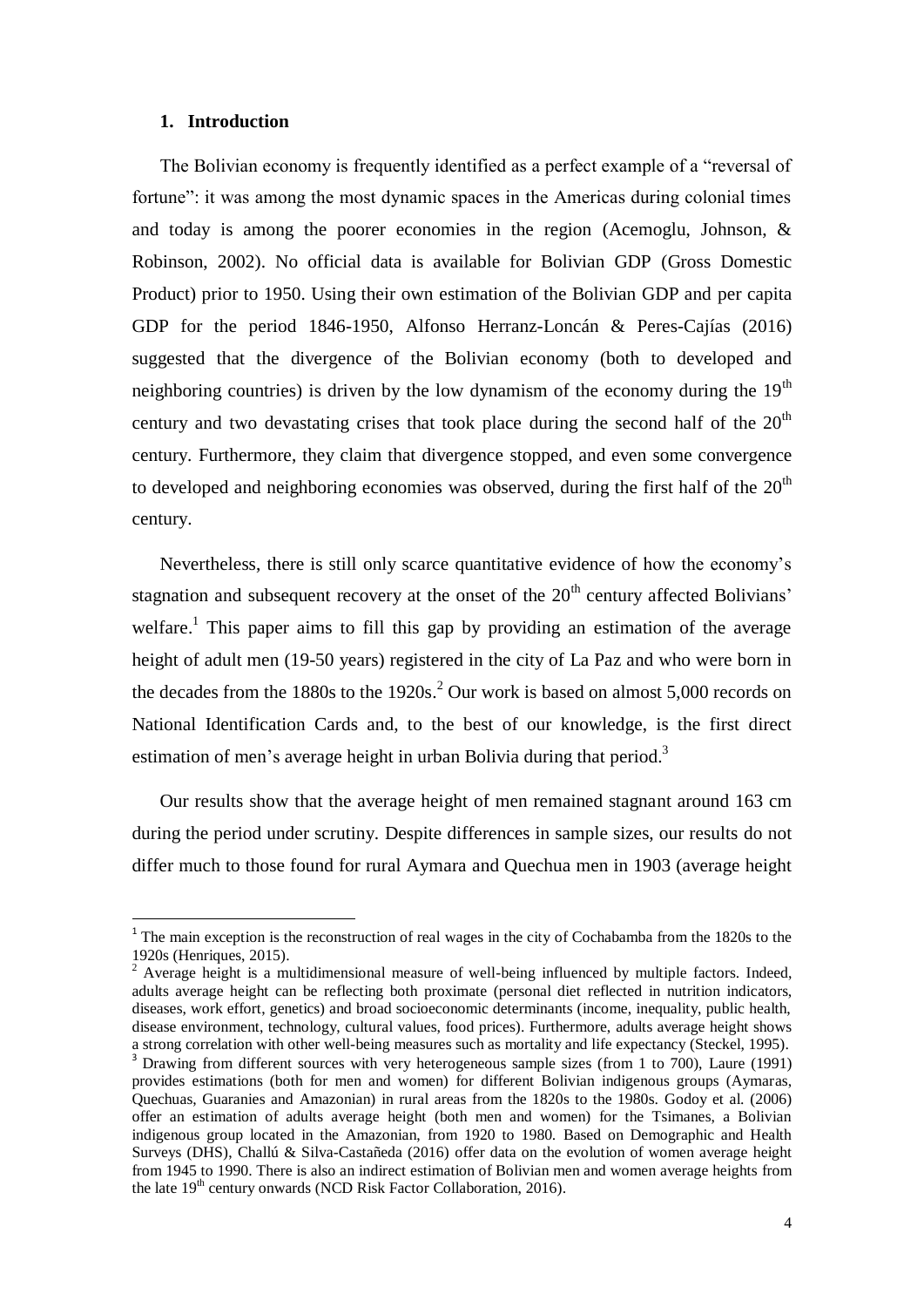around 160 cm) (Laure, 1991). Likewise, even taking into account differences in the ecological context, our results are in line with those found for the Tsimanes men in the Amazonian in the first half of the  $20<sup>th</sup>$  century (average height around 163 cm) (Godoy et al., 2006). Our findings are also coincident with the story of average height stagnation highlighted in these works. In this regard, our results resemble other Latin American cases where an exports boom and the expansion of the economy did not necessarily translate into better biological standards of living (Baten & Carsson, 2010; Llorca-Jaña, Navarrete-Montalvo, Araya-Valenzuela, & Droller, 2018; López-Alonso, 2012; Salvatore, 2007; Twrdek & Manzel, 2010).

The lack of a universal positive correlation between economic growth and average heights is a puzzle (Baten, 2017; Deaton, 2007). One of the suggested explanations for this puzzle is inequality. In the case of the first Latin American export era (1850-1929), it could be argued that the extra revenue generated by higher exports and higher growth was captured by the elites and there was an absence of a trickle-down effect which would have generated improvements in the living standards of the population. In this regard, our data shows the existence of enduring differences between indigenous and non-indigenous men, between literate and illiterate, and between occupational groups: on average, indigenous men were 3 cm shorter than non-indigenous men, illiteracy was associated with a 3 cm penalty in heights and manual unskilled workers were approximately 2 cm and 4 cm shorter than non-manual unskilled and non-manual skilled workers, respectively. However, given that average heights remained stagnant across the different occupational categories, our results suggest that other factors could be also at play. After reviewing national and municipal health policies during the period, we highlight the lack of improvements in general health conditions, as well as pressures on the less advantaged groups stemming from higher food prices and growing wage inequalities. In any case, since there is previous evidence suggesting that inequality was particularly problematic from the 1870s to the 1920s, more research is needed in order to evaluate the relationship between economic growth and wellbeing in Bolivia during this period. $4$ 

 $\overline{a}$ 

<sup>&</sup>lt;sup>4</sup> Just as we cannot claim that inequality is *the* variable that explains the lack of correspondence between biological living standards and GDP, we cannot assess if this inequality in biological living standards had or not colonial roots (Dobado-González & García-Montero, 2014; Williamson, 2015). In this context, we are just highlighting that (whatsoever its previous levels), there is evidence that inequality became particularly problematic during the period under study. On the one hand, this is a period when *haciendas* expanded at the expenses of communal lands (Gotkowitz, 2007). On the other hand, Henriques (2015)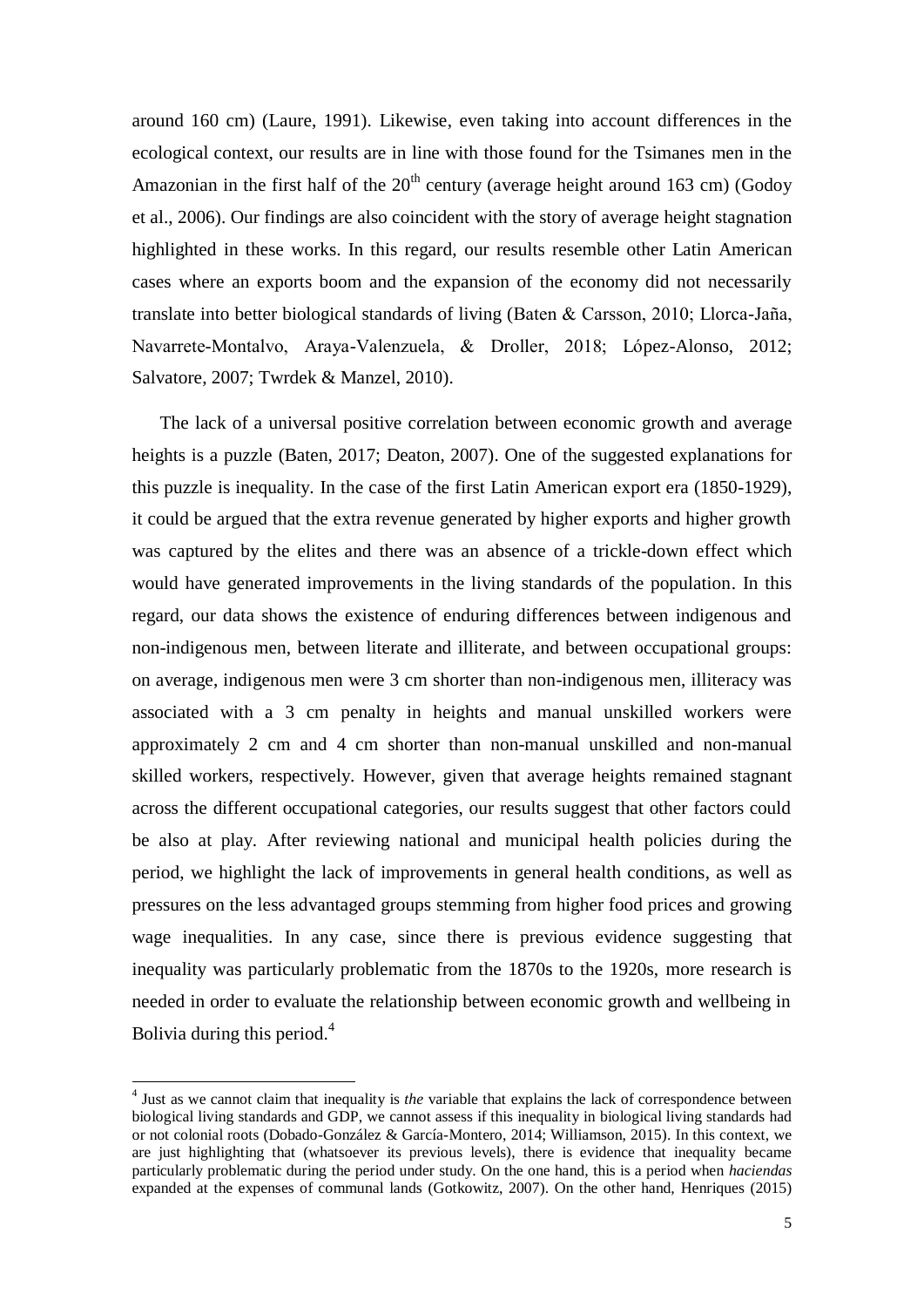The paper proceeds as follows: Section 2 presents an overview of economic development in Bolivia and La Paz from Independence to the Great Depression. Section 3 presents our database and clarifies whom we are measuring. Section 4 presents and discusses our main results. Section 5 explores some explanations for the poor improvement of Bolivian biological standards of living. Finally, section 6 concludes.

#### **2. The Economic development of Bolivia and La Paz: an overview**

This section presents a brief overview of Bolivian economic development from Independence in 1825 to the Great Depression in order to contextualize and better understand our results on the biological standards of living. To start with, given that during colonial times the economic dynamism of Bolivia's current territory was tied to mining production in Potosí (Assadourian, 1982; Menegus Bornemann, 1999), the crisis of the sector at the onset of the  $19<sup>th</sup>$  century affected the overall economy (Tandeter, 1992). This economic downturn was reinforced by the contemporaneous crisis of textile production driven by illegal British imports (Huber Abendroth, 1994) and, thereafter, by the long and painful war of Independence (1809-1825).

This unfortunate starting point helps explain why Bolivia was among the last Latin American countries to overcome the direct and indirect costs of Independence. Indeed, despite some dynamism in cooper or quinine exports (Barragán, Lema, Mendieta, & Peres-Cajías, 2015) and some increases in silver production during the 1830s (Platt, 1996), it was not until the early 1850s when silver production and aggregate exports started to grow steadily (Klein, 2011). Nevertheless, it remains unclear how the crisis in silver exports that started in the early  $19<sup>th</sup>$  century and persisted until the mid-nineteenth century affected the wellbeing of the Bolivian population. As a comparison, for instance, Contreras (2011) suggests that the reduction and crisis of silver exports in Peru during the post-independence decades were contemporaneous to an increase in indigenous population which suggests an increase in food availability.<sup>5</sup> In the same vein, recent research for the Bolivian case points to the existence of vibrant smuggling activities during the post-independence decades that benefited mining elites and subaltern agents such as indigenous traders (Langer, 2009). These findings suggest that the silver crisis could have been milder than generally assumed and that this partial

shows that the wage gap between high ranked and low ranked public servants in Cochabamba city expanded from the last decade of the  $19<sup>th</sup>$  century to 1925.

 $5$  Similarly, Twrdek & Manzel (2010) show that the guano export boom did not alter Peruvian biological living standards.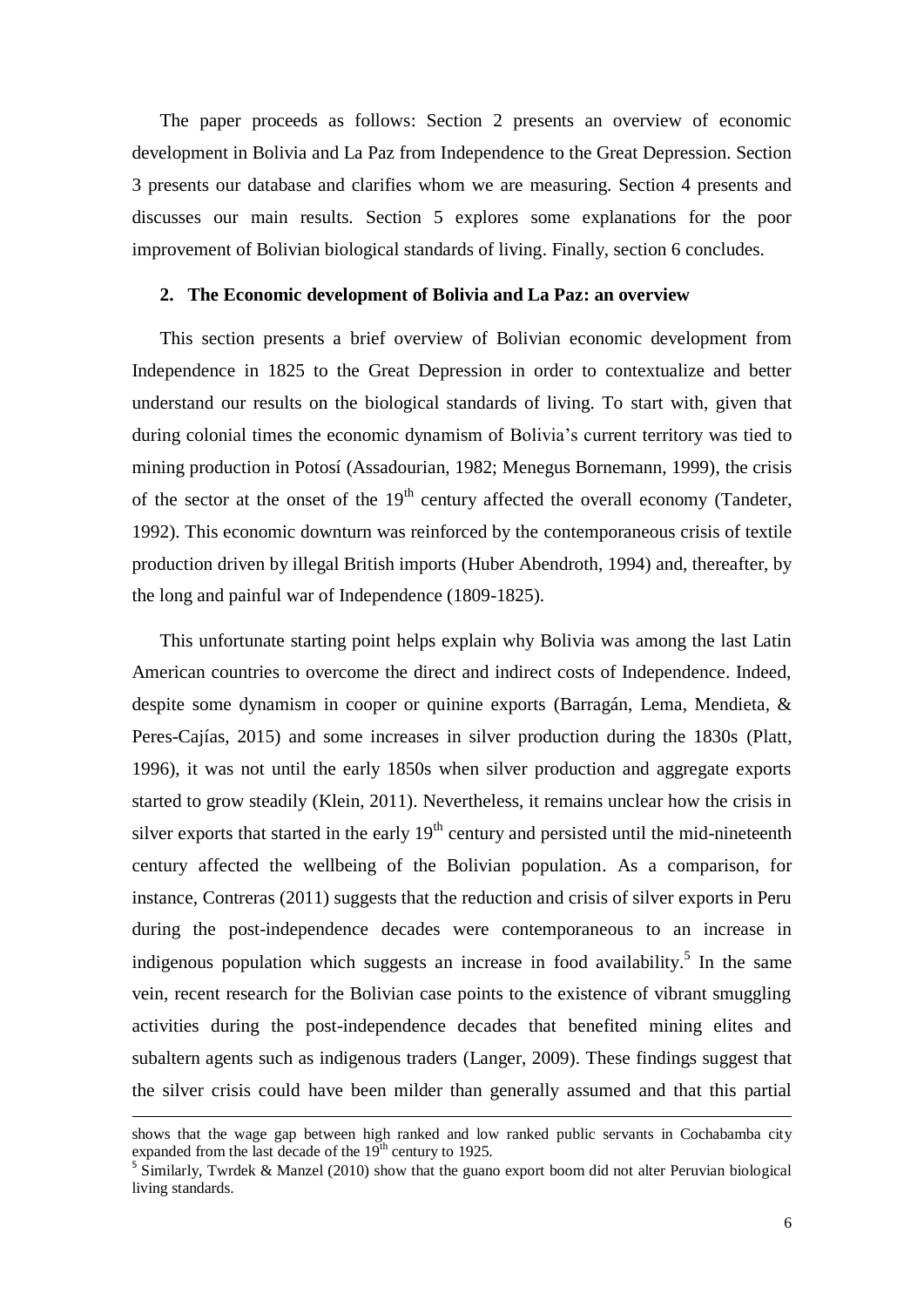downturn took place in a context where subaltern agents could have been improving their wellbeing.

In any case, it is less debatable that the recovery of the export sector consolidated in the early 1870s, once the government monopsony on silver ended and silver could be freely exported. Indeed, it was during this period when silver exports finally surpassed the levels achieved before the colonial crisis (Mitre, 1981). These changes in the political economy of exports went hand in hand with changes in land policy: after several decades of the so-called *reciprocal* pact between indigenous communities and the Bolivian government (Platt, 1982), the enactment of new measures fueled the expansion of *haciendas* at the expense of indigenous communities. The traumatic loss of the coastal province due to the War of the Pacific against Chile (1879) restricted the persistence of most previous political leaders, and allowed the economic elites that emerged since mid-century (and that lobbied for the kind of policies previously commented) to attain political hegemony. In this context, a more stable political scenario was achieved after the war.<sup>6</sup>

During the 1880s and early 1890s, silver exports continued growing, in part thanks to railways expansion (see below). However, according to Herranz-Loncán & Peres-Cajías (2016) estimates, the expansion of the mining sector during the last quarter of the  $19<sup>th</sup>$  century was insufficient to affect the dynamism of the overall economy: the annual average growth rate of the Bolivian economy from 1846 to 1903 is estimated around 0.7%. This result is consistent with the low rates of population growth (0.3% yearly average between 1846 and 1900) and with the stagnation of urbanization, which was around 11% in 1846 and 10% in 1900 (Herranz-Loncán & Peres-Cajías, 2016).<sup>7</sup>

In contrast, from 1903 to 1929, Bolivian GDP per capita grew at an annual average rate of 2%, a process that is explained by changes in the Bolivian export sector. After the dramatic fall of international silver prices and the subsequent production crisis in the

<sup>&</sup>lt;sup>6</sup> For instance, the Constitution enacted in 1880 endured for more than fifty years. Likewise, government changes were achieved regularly and through constitutional channels. Among others, these features have pushed Bolivian historians to label this period as the "Oligarchic Era". Peres-Cajías (2012) questions the usefulness of the "Oligarch Hypothesis" to understand Bolivian history. Regarding the 1870s-1920s period he recognizes the increase of inequality but puts into question the elites' ability to enforce their prerogatives throughout the country. More references on this discussion can be found in Barragán & Peres-Cajías (2007), Humphreys Bebbington & Grisi Huber (2017); Lavaud (2016).

<sup>&</sup>lt;sup>7</sup> These results are different to those of the National Census of 1900 (25%) since the authors define urban population as those living in a town/city with more than 2,000 inhabitants; the 1900 Census threshold is 200, an extreme low value (Oficina Nacional de Inmigración, 1904).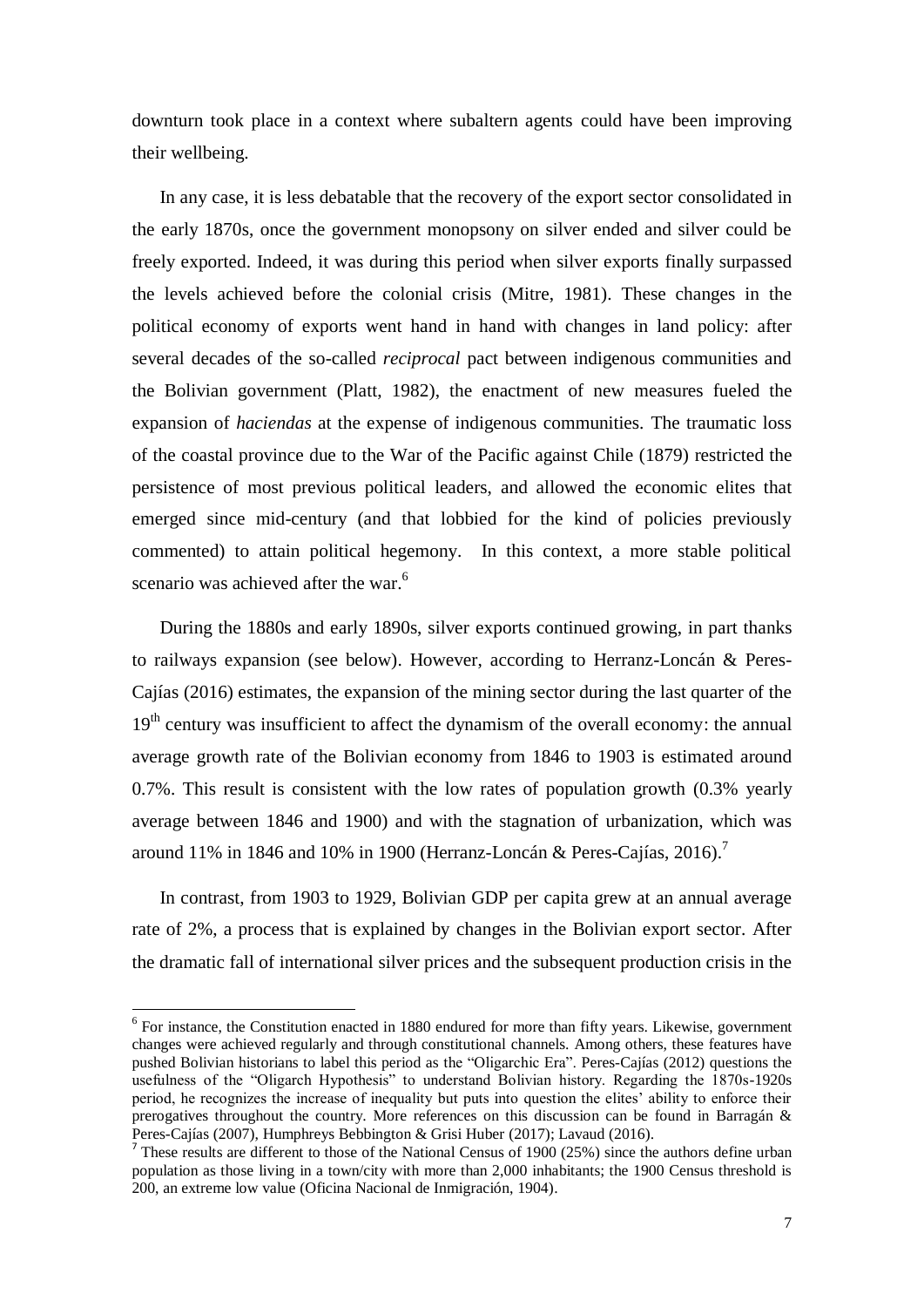early 1890s, the concentration of the Bolivian export basket started to move from silver to tin and rubber (Peres-Cajías & Carreras-Marín, 2017). This last product, which was located in the Amazon basin, fueled economic dynamism beyond the traditional Bolivian export zone (Gamarra Téllez, 2007). However, the boom ended abruptly at the onset of the First World War as a consequence of rubber production increases in Asia. Meanwhile, the war effects on the international price of minerals allowed a great expansion of the value of tin exports from 1915 to 1918, which was followed by a considerable decrease during the 1919-1921 period. Beyond these oscillations, tin became the most important export product, accounting for at least two thirds of the value of total exports from 1918 onwards.

Railway expansions (Contreras, 2003) and changes in Bolivian trade policy (Peres-Cajías, 2017) were also critical to assure the steady growth of exports. Regarding the former, the first railway line was inaugurated in 1888 and connected the de facto Chilean port of Antofagasta to Uyuni (near the most important silver mine, Huanchaca); four years later, it was expanded to Oruro, the second most important mining center in Bolivia. During the first decade of the  $20<sup>th</sup>$  century, the city of La Paz was connected to Peruvian ports (La Paz-Guaqui railway, 1905) and de facto Chilean ports (La Paz-Arica railway, 1913). Likewise, the first railway line was extended to Potosí (1912), Atocha (1913), Viacha (1913) and La Paz (1917).

This expansion of the railway system helps highlight that, beyond the impact on the competitiveness of mining exports, railways also prompted the integration of the most important Bolivian western cities, between them and to international markets (see Map 1). 8 This process reduced the price of imports in western cities, which in turn had negative effects on those local producers who previously supplied these markets (Peres-Cajías, 2017; Rodríguez Ostria, 1994). Given that Cochabamba became connected to Oruro in 1917, railway expansion was particularly harmful to producers located in the east of the country, specifically Santa Cruz (Sandoval et al., 2003). Thus, during the

 $\overline{a}$ 

<sup>8</sup> *Western Departments* refers to La Paz, Oruro and Potosi; their capital cities have the same name. The Department of Cochabamba is located in the center of the country. *Eastern Departments* refers to Santa Cruz, Beni and (since 1938) Pando; their capital cities are Santa Cruz de la Sierra, Trinidad and Cobija, respectively. The *southern Departments* are Chuquisaca and Tarija, whose capital cities are Sucre (which is also the country's capital) and Tarija.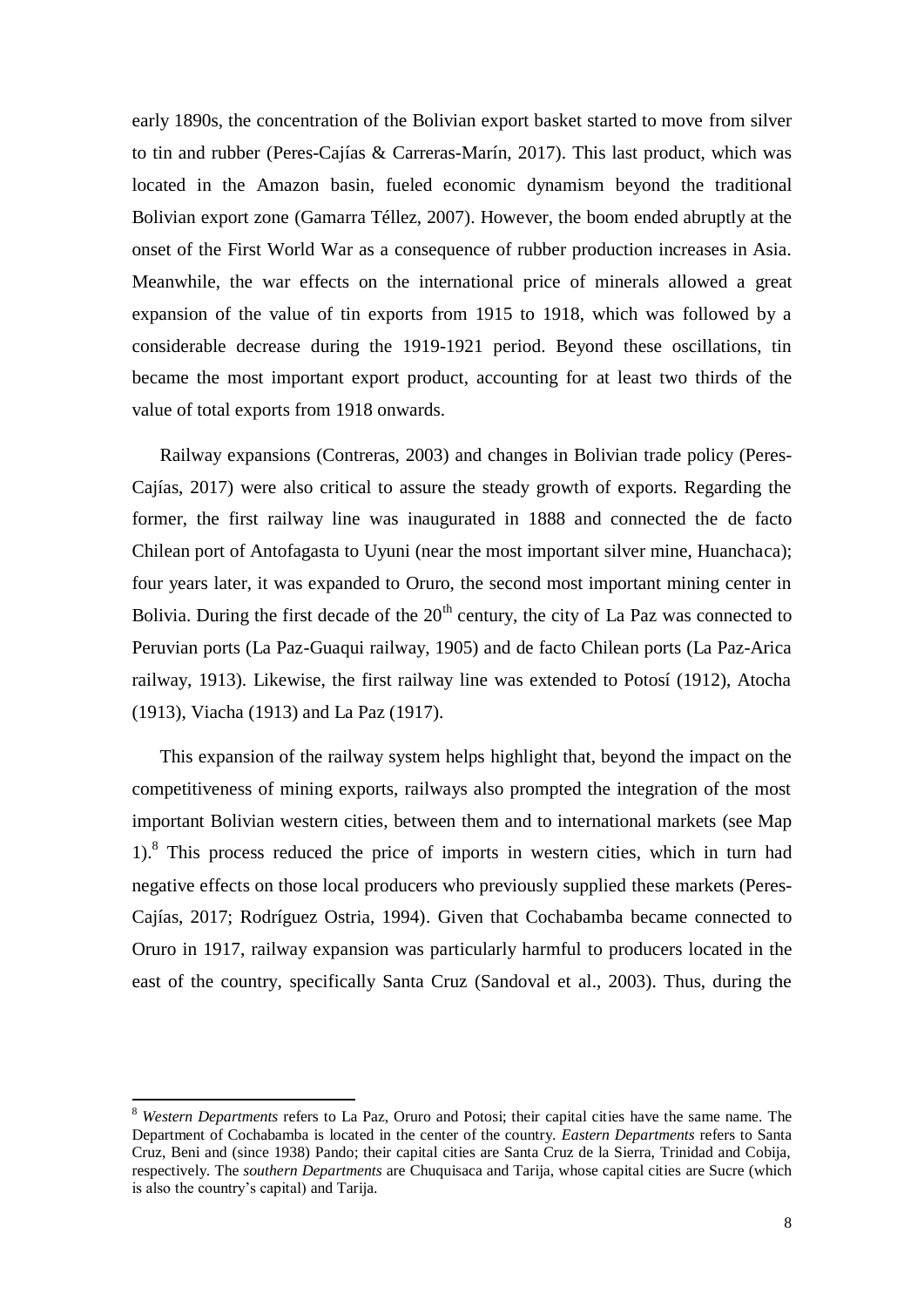first half of the  $20<sup>th</sup>$  century, most economic activity tended to be concentrated in the west of the country.<sup>9</sup>



**Map 1. Current Administrative Map of Bolivia**

Sources: Central Intelligence Agency [\(https://www.cia.gov/library/](https://www.cia.gov/library/)).

The civil war (known as the Federal War, 1899) won by the *liberales* (located in the North of the country) over the *conservadores* (located in the South of the country) consolidated the city of La Paz as the only official Executive and Legislative seat. This political preeminence and the externalities of tin exports, through the establishment of trade houses and banks headquarters in the city, consolidated La Paz as the most important Bolivian city: its population grew from 42,849 in 1846 to 52,697 in 1900 and 267,008 in 1950, which represented 26%, 29% and 38% of total Bolivian urban population, respectively (Peres-Cajías, 2019). Thus, while the yearly average growth rate of population was around 0.9% in Bolivia during the first half of the  $20<sup>th</sup>$  century, it

<sup>&</sup>lt;sup>9</sup> For instance, the ratio of Department population to total Bolivian population increased in La Paz and Oruro, remained constant in Potosí and reduced in Cochabamba, Chuquisaca, Tarija and Santa Cruz from 1900 to 1950. Furthermore, according to available estimates (Peres-Cajías, 2019) more than three quarters of the Bolivian GDP in 1950 (the first year when regional GDPs can be estimated) came from the Departments of La Paz (37%), Potosí (18%) and Cochabamba (15%). During this year, La Paz, Cochabamba and Potosí accounted for 25%, 20% and 18% of total agrarian production.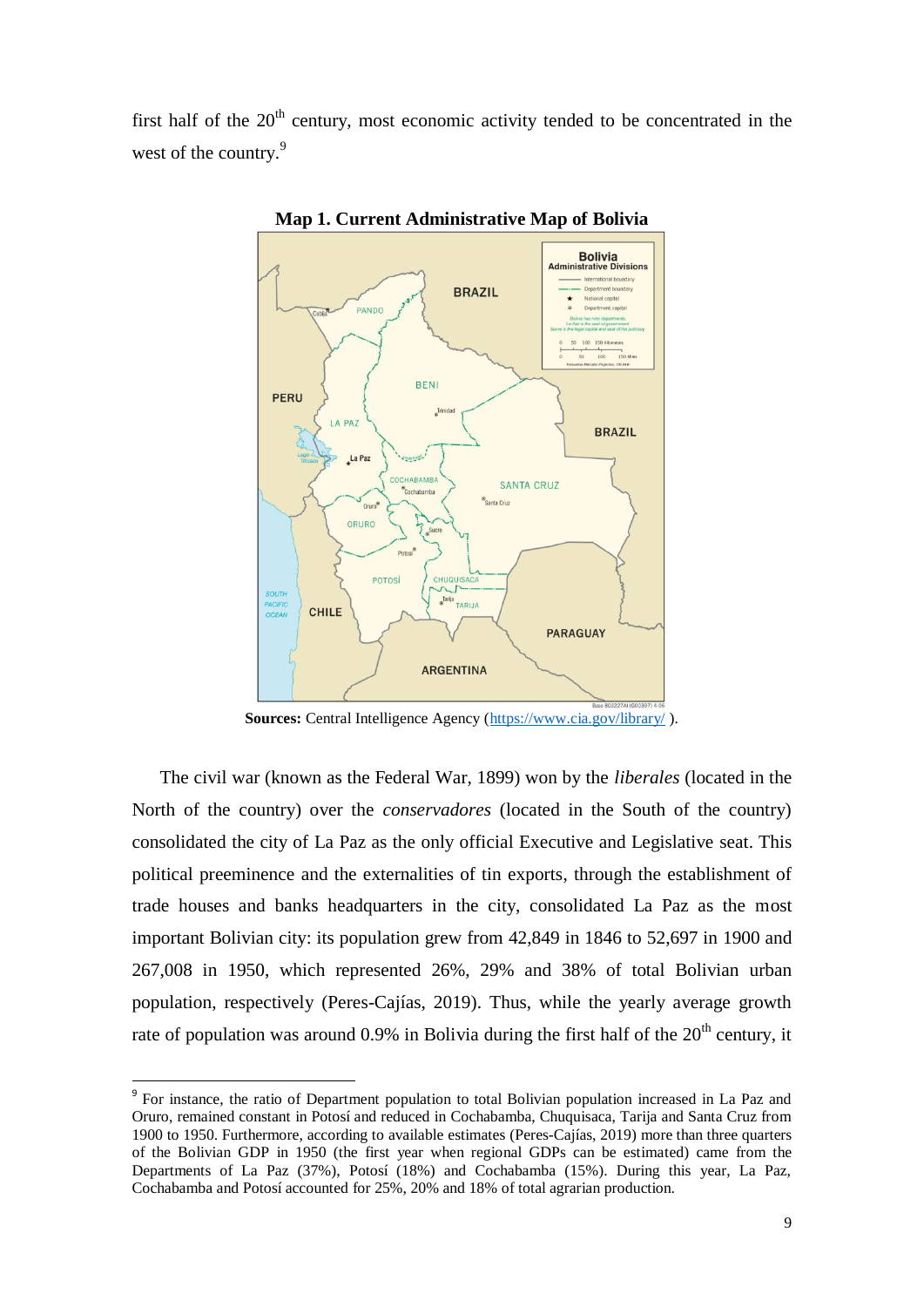was around 3% in La Paz city. Based on this evidence it could be argued that economic growth in the city of La Paz was higher than the average growth rate at the country level, at least during the first half of the  $20<sup>th</sup>$  century.

The urbanization of La Paz materialized in new and big houses owned by the emergent political elite, merchants and bankers. However, it was also accompanied by a modernization process that could favor the entire population (i.e. sewage systems and electricity). In the same vein, while the city became populated by relatively rich people, it never lost its indigenous heritage and, therefore, its *mestizo* nature (Cajías, Barragán, Cajías, & Medinaceli, 2007). In the next section, we seek to show that our database reflects this social and ethnic diversity.

## **3. The data**

1

The observations on heights come from National Identification Cards (ID) that were obtained at the Archivo de La Paz (ALP) and digitalized thereafter. The documents used correspond to the beginnings of the personal data bank produced by the Police Department in La Paz between the years 1929 and 1956.<sup>10</sup> Bolivian IDs began to be used after the Law of December  $10^{th}$ , 1927, which stated that the use of IDs was mandatory for all Bolivians inhabitants older than 21 years, with the exception of women, <sup>11</sup> low rank soldiers and extremely poor people (*pobres de solemnidad*). The law also fixed different prices for the ID procurement: 5 Bolivianos (Bs.) for professionals, industrial owners, public servants and particulars; Bs. 3 for the rest of inhabitants; Bs. 1 for indigenous people who lived beyond the urban periphery.

To better identify the composition of our sample, it is critical to understand the motivations of the Bolivian government to implement an ID card. For this, we have revised the discussions in Parliament before the promulgation of the law, the law itself and the complementary decrees which regulated its operation.<sup>12</sup> We have identified three main driving forces: a) in a context of mounting fiscal deficits and growing border tensions with Paraguay, it was highlighted as a type of direct tax whose revenues should

 $10$  The ALP is a repository of historical documentary heritage founded in 1971, which depends on the History Department, Faculty of Humanities and Education Sciences at the Universidad Mayor de San Andrés. The documents we used were transferred from the Police in 1989 and are on the ALP resources since 2011. Whereas the Bolivian ID Law was promulgated in December 1927, it was not until 1929 that effective registrations started, at least in La Paz city.

<sup>&</sup>lt;sup>11</sup> Until the Chaco War (1932-1935), women who travelled outside the country had to ask for an ID in order to obtain their passports. The ID exception for women was abolished in practice during the 1940s. <sup>12</sup> These are the Decrees 31/12/1927, 09/03/1928, 16/05/1928, 16/07/1928 and 20/08/1928.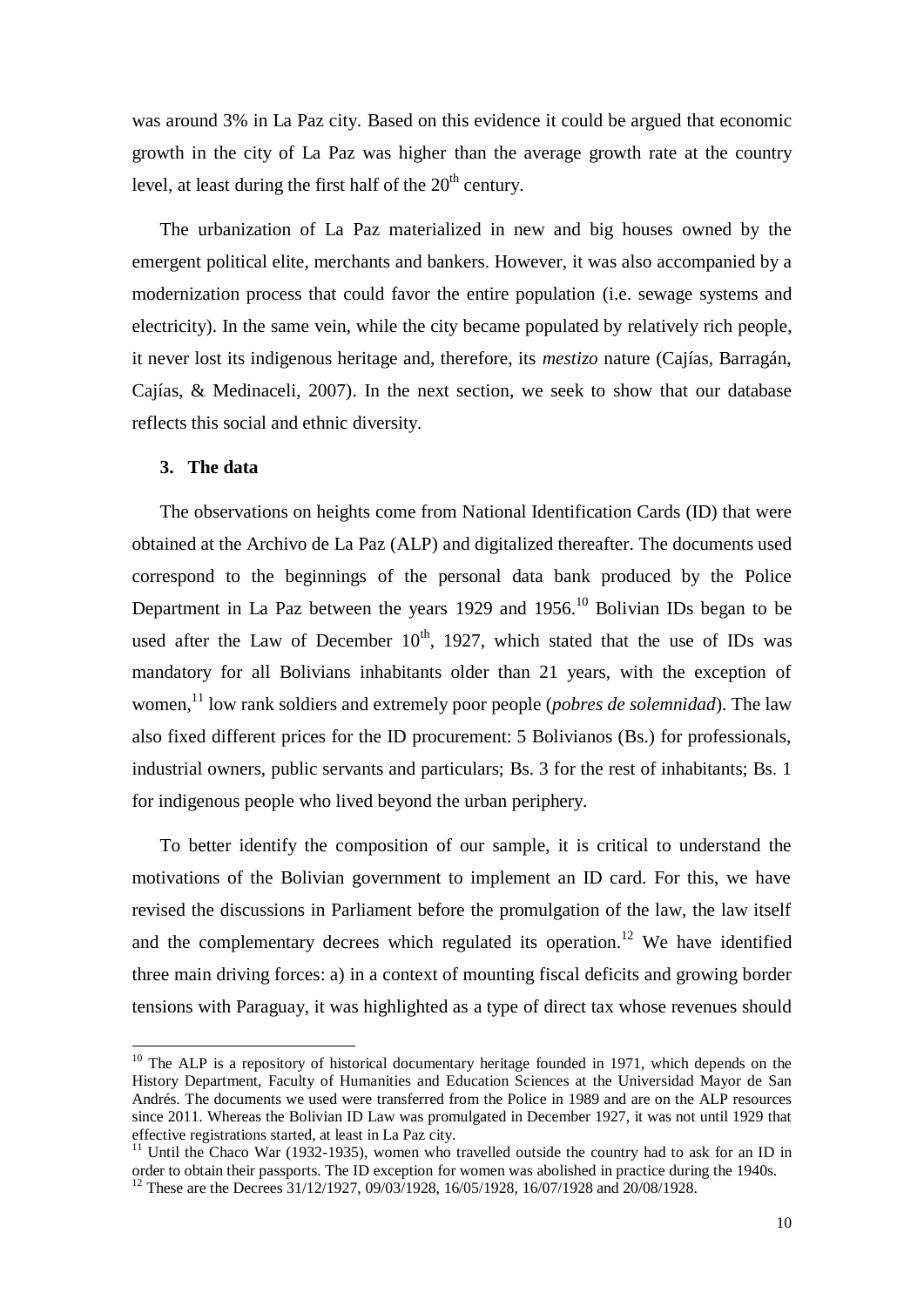be used for needs related to defense and infrastructure; b) it was identified as an effective tool to guarantee civil life and facilitate administrative procedures with the state; c) similarly to what was happening in Chile (1924) and Peru (1931), the ID was viewed as the instrument that citizens should use to assure their participation (and to account for) in formal political contests.

In this context, it could be argued that considering Bolivian political rights were not universal at that time,<sup>13</sup> those ID prices could be perceived as an abusive  $\text{tax}^{14}$ ; similarly, as the Bolivian government enforcement was weak in some areas, it could be expected that IDs were not demanded (and used) by all Bolivian citizens. However, the fifteenth article of the Regulatory Decree of December  $31<sup>st</sup>$ , 1927 suggests that IDs could be perceived as necessary by the elites and upper middle classes that were allowed to vote, but also by middle and lower urban classes whose economic activities were linked to the state (lower public servants such as drivers or cookers) or to trade  $(retailers).$ <sup>15</sup>

Coming back to the data used in this paper, we originally collected information from the identification cards of almost 7,000 men. <sup>16</sup> Thereafter, we decided to focus on men aged 19-50 years, assuming that no major changes in height occur between these years.<sup>17</sup> Thus, we discarded information from those who were born before the 1880s. Similarly, given the lack of enough observations of men who were adults at the time of their registration during the 1930s, we also dropped those who were born after 1929. Then, we removed the observations that did not present information on occupations (47) and one clear outlier (218 cm), which generated a remaining sample of 5,890 observations. Among these, we identified rural laborers who accounted for 42%, 33%,

 $\overline{a}$ 

<sup>&</sup>lt;sup>13</sup> From 1839 to 1938, the right to vote was restricted to men, older than 21 years, literate and who possessed a property or a yearly rent higher than Bs. 200 (Barragán, 2006: 288-289).

<sup>14</sup> For instance, in the Congress discussions some argued (see specifically, *Redactor de la Cámara de Diputados, año 1927*, pages 329-330) that Bs. 1 was expensive for Bolivian lower classes. Specifically, it was stated that this was the daily wage of several workers. For this, notice that during the 1922-25 period, Henriques' (2015) figure of construction daily wages in Cochabamba is Bs. 1,47 and that the daily price of a basic consumption basket is Bs. 1.08.

<sup>&</sup>lt;sup>15</sup> The article stated that the presentation of the ID was mandatory to: a) obtain the Bolivian citizenship; b) manage judicial, administrative and notarial issues; c) obtain the fiscal obligations contemplated in the national departmental or municipal budget; d) start any request to the State's power (Executive, Legislative, Judiciary); e) do bank operations; f) obtain railways tickets; g) send and take merchandise transported by railways; h) to pay any custom duty; i) use post services; j) obtain passports; k) extend constitutional titles and permits to private companies.

<sup>&</sup>lt;sup>16</sup> We focused on men because information on women was scarce. This was expected given the initial restrictions of the ID Law.

<sup>&</sup>lt;sup>17</sup> Notice, anyway, that there is no standard age range in studies focusing in Latin American heights (21-49, 16-39, 17-50, 20-50). See Llorca Jaña, Navarrete-Montalvo, Droller, & Araya-Valenzuela (2018).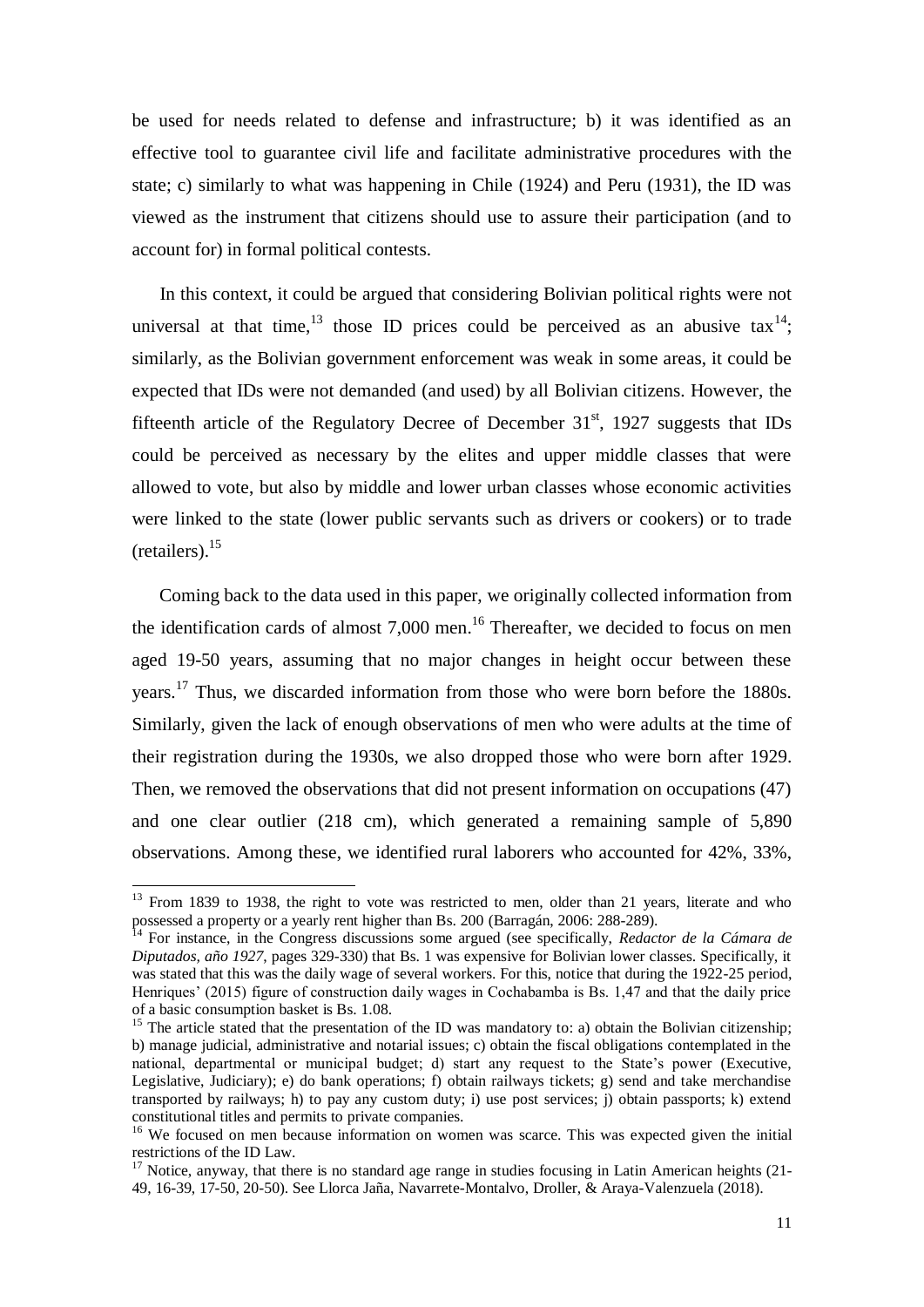23%, 6% and 3% of the total observations per decade (1880, 1890, 1900, 1910 and 1920). Given this notorious decreasing trend in the relative importance of the group, we noticed that changes in average heights could be driven by changes in the composition of the sample and not necessarily by changes in the biological standard of living. Therefore, we decided to remove these observations (i.e. rural laborers) and obtained a final sample of 4,980 observations reflecting urban related occupations.

In spite of changes in the ID form composition and the used categories, we were able to systematically identify the following variables for the entire sample: year of registration, given names, first surname, second surname, year of birth, place of birth, measured height in cm, literacy level (literate or illiterate) and occupation. We can use these variables to assess how fairly our sample reflects the diversity of the city of La Paz. On the one hand, the National Census of 1900 (the most reliable source of information) presents data on total population by cohorts and level of literacy for those older than 7 years. Using this information, we obtain a literacy rate for men of 39% in the city of La Paz. This is clearly lower than the literacy rates that we obtain in our sample for men older than 18 years: 50% (1880s), 59% (1890s), 71% (1900s), 88% (1910s) and 92% (1920s). Despite the importance of the educational reform (Contreras, 2003) and the considerable increase in public spending on education (Peres-Cajías, 2014) that took place during the first decade of the  $20<sup>th</sup>$  century, it is improbable that literacy rates reached the level of the figures that we obtain in our sample. This could suggest that our sample captures information about the well-off inhabitants of La Paz.<sup>18</sup>

However, we also used information on occupational categories presented in the 1900 Census (which presents aggregated information on men and women) and the ID registers (which present information on men). We organized these individual categories in four main occupational groups. Group 1 corresponds to rural laborers (e.g. peasant, mule driver); Group 2 corresponds to manual laborers (e.g. construction worker, carpenter, laborer); Group 3 corresponds to non-manual unskilled (e.g. driver, cooker, retailer) and Group 4 corresponds to non-manual skilled (e.g. lawyer, engineer, technician). We evaluated the relative importance of each of these categories in the 1900 Census and in our first sample that considered rural laborers (Table 1). Clearly,

<sup>&</sup>lt;sup>18</sup> Effective differences in literacy rates between our figures and those of the Census should be milder given that our database covers adults older than 18 and younger than 50 years old; those of the Census accounts for men older than 7. Anyway, the magnitude of the differences still suggests the existence of a certain pro-literacy bias in our sample.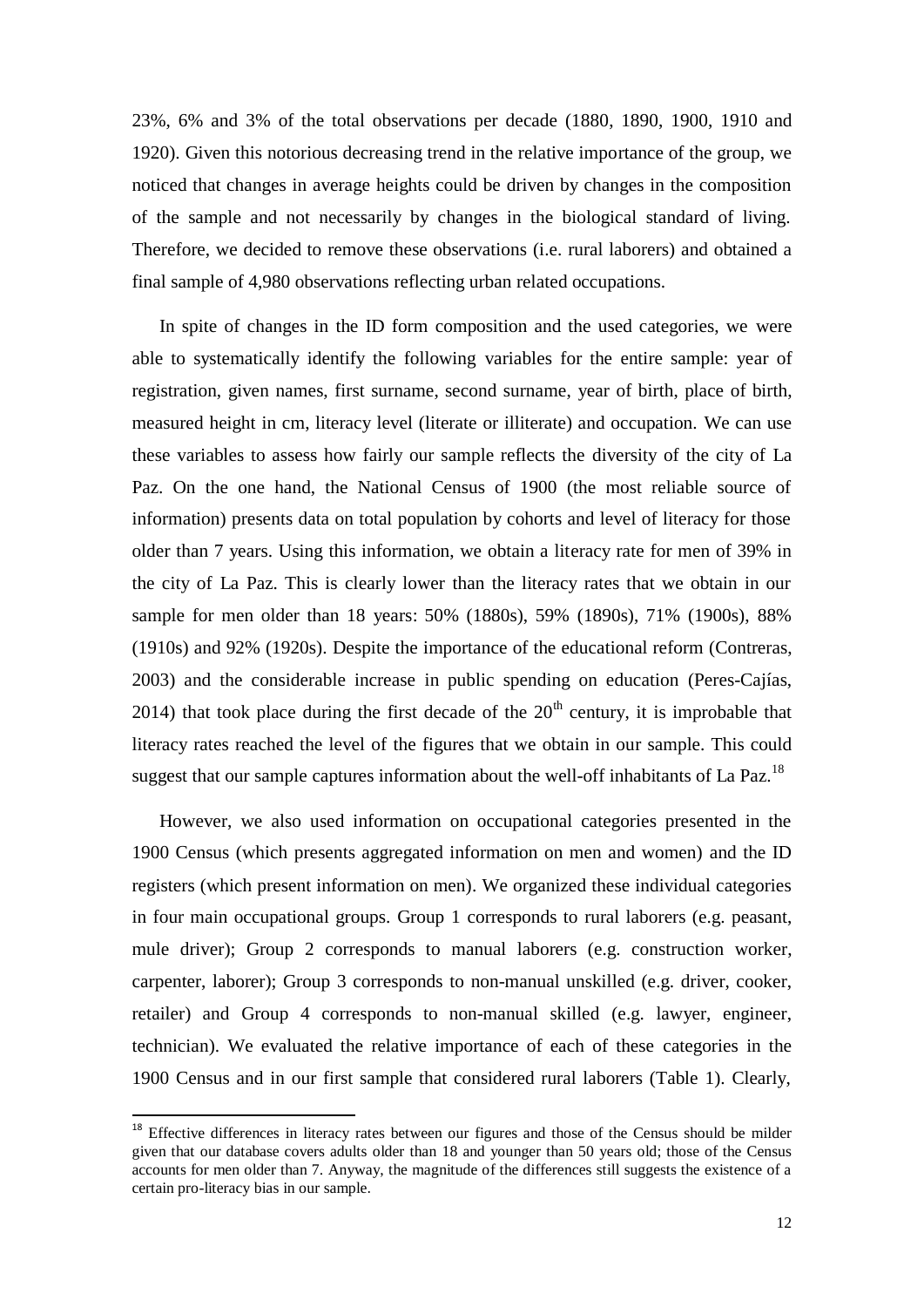rural laborers are underrepresented in our first database. However, given that we decided to eliminate this category from our final database, we also evaluate the relative importance of each occupational group without rural laborers (third and sixth row in Table 1). This comparison shows a more similar structure to that of the Census. Therefore, leaving aside rural laborers (whose probability of being illiterate was higher than in the remaining categories), our database would accurately reflect the occupational structure of those inhabitants who could be related to urban tasks (see also Barragán, 2000b).

|                                                                          |                             | <b>Occupational Group</b> |                                |                                    |                          |        |  |  |  |
|--------------------------------------------------------------------------|-----------------------------|---------------------------|--------------------------------|------------------------------------|--------------------------|--------|--|--|--|
|                                                                          | 1. Rural<br><b>Laborers</b> | 2.<br><b>Manual</b>       | 3. Non-<br>manual<br>unskilled | <b>4. Non</b><br>manual<br>skilled | <b>Non</b><br>identified |        |  |  |  |
| 1900 Census (men and women)                                              | 19.074                      | 11.829                    | 11.385                         | 7.090                              | 2.867                    | 52.245 |  |  |  |
| Relative importance (%)                                                  | 36,5                        | 22,6                      | 21,8                           | 13,6                               | 5,5                      |        |  |  |  |
| Relative importance without rural<br>laborers and non-identified $(\% )$ |                             | 39,0                      | 37,6                           | 23,4                               |                          |        |  |  |  |
| Our sample (men)                                                         | 910                         | 2.175                     | 1.549                          | 1.256                              |                          | 5.890  |  |  |  |
| Relative importance $(\% )$                                              | 15,4                        | 36,9                      | 31,1                           | 25,2                               |                          |        |  |  |  |
| Relative importance without rural<br>laborers $(\% )$                    |                             | 43,7                      | 31,1                           | 25,2                               |                          |        |  |  |  |

**Table 1. Occupational structure in La Paz city, 1880-1929**

**Sources**: Authors' own calculation based in Censo 1900 and the heights database.

The identification of indigenous people is an alternative way to check that our database offers information about the heterogeneous composition of the city of La Paz. For this we decided not to use the *aspecto* (appearance) category since it involves a lot of ID collectors' subjectivity and because it was not registered continuously.<sup>19</sup> In contrast, we used information on registered surnames. Since some surnames that were associated with indigenous people during colonial times are currently associated with

<sup>19</sup> The definition of *indigenous* in Bolivia is not straightforward (Albó, 2012; Barragàn, 2019; Lavaud & Lestage, 2009). Regarding our period under scrutiny, the definition was heavily influenced by the elites and their use of "Social Darwinism" (Zulawski, 2000). Likewise, those defined as indigenous could had different identities based on several factors, one of which was the occupation (Barragán, 2000a). Definitions are even more complex if one considers the *mestizos*, whose origin traces back to colonial times (Bouysse-Cassagne & Saignes, 1991). Therefore, the definition of indigenous was heavily influenced by the daily experiences and practices of both the *definers* and the *defined* (Barragán, 2006b). In this context, the definition of *indigenous* through the use of the "appearance" category could be very misleading, since it could be reflecting the own prejudices of those public employees in charge of the ID registration. Moreover, these prejudices were not necessarily homogenously shared by all the public employees and were not necessarily consistent throughout time. These reasons and the discontinuity of the "appearance" category suggest that the use of last names is a better option. Also critical for our analysis, the variables "occupation" and "indigenous" do not show problems of multicollinearity.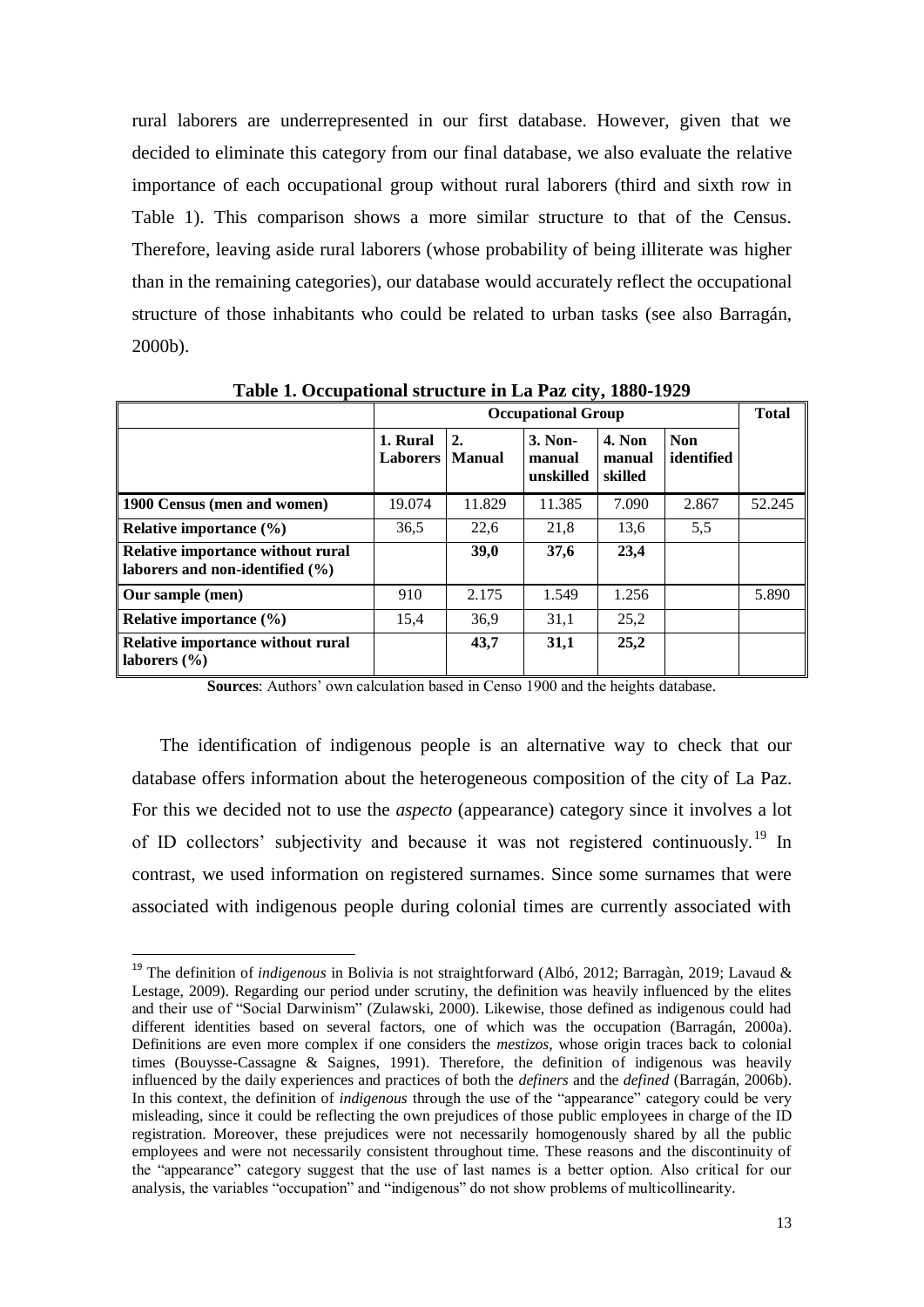the elites of La Paz (e.g. the *Cusicanqui*, see Querejazu, 2011) or to *mestizo* people, we chose those surnames that fulfilled one of the two following conditions: *a)* they were associated with indigenous people during the discussions of the ID Law (see *Redactor de la Cámara de Diputados, año 1927*); *b)* they are unquestionably linked to indigenous origins nowadays. Hence, a man is considered indigenous if his first surname or second surname correspond to the list that is presented in the footnote.<sup>20</sup> Using this method, we identified 926 men as indigenous, which accounts for 19% of our final sample, which is non-negligible.

A last point on the representativeness of our database is related to regional differences. Three different elements suggest that we should be cautious when extrapolating our results to overall Bolivian urban people: *a)* most men in our database were born in La Paz (75%, on average, in the Department of La Paz; among them, one third in the city of La Paz); *b)* the most populated regions of La Paz Department during the period under scrutiny were located in places that are between 3,000 and 4,200 meters above the sea level, which may have effects on the growth of children<sup>21</sup>; *c*) it has been proved in other Latin American experiences that regional differences in height can be large (Llorca-Jaña, Navarrete-Montalvo, Araya-Valenzuela, et al., 2018; López-Alonso, 2012; Meisel & Vega, 2007).

Summing up, the previous evidence suggests that while our database does not consider those men from La Paz who worked in agrarian activities, it is representative for the rest of men that worked in urban jobs. Alternatively, even if our final database probably does not absorb information from the poorest, it reflects information about those men who ranked from lower middle classes to the elites. Moreover, while we are not sure that our results are representative of all urban Bolivia, it should be noted that La Paz was among the most dynamic departments and that La Paz was the most prosperous city in the country.

 $20$  Specifically, we used the following surnames: Acarapi, Achu, Aduviri, Ajata, Alanoca, Apaza, Aruquipa, Condori, Calisaya, Catari, Chambi, Chipana, Choque, Colque, Condori, Huanca, Laime, Limachi, Mamani, Patzi, Poma, Quelca, Quispe, Ticona, Villca and Yujra. More information on these issues can be found here: [https://www.familysearch.org/wiki/es/Pueblos\\_ind%C3%ADgenas\\_de\\_Bolivia](https://www.familysearch.org/wiki/es/Pueblos_ind%C3%ADgenas_de_Bolivia) and here, [https://aymara.org/webarchives/www2004/biblio/apellidos.php.](https://aymara.org/webarchives/www2004/biblio/apellidos.php) Both accessed on February, 15<sup>th</sup> 2019.

<sup>&</sup>lt;sup>21</sup> For instance, Wehby, Castilla, & Lopez-Camelo (2010) show that increases in the altitude (from 5 to 3,600 meters) have persistent and significant effects on birth weight (Wehby et al., 2010). In this context, as we are focusing on the evolution over time of men's average height in the Department of La Paz altitude would be generating a constant effect.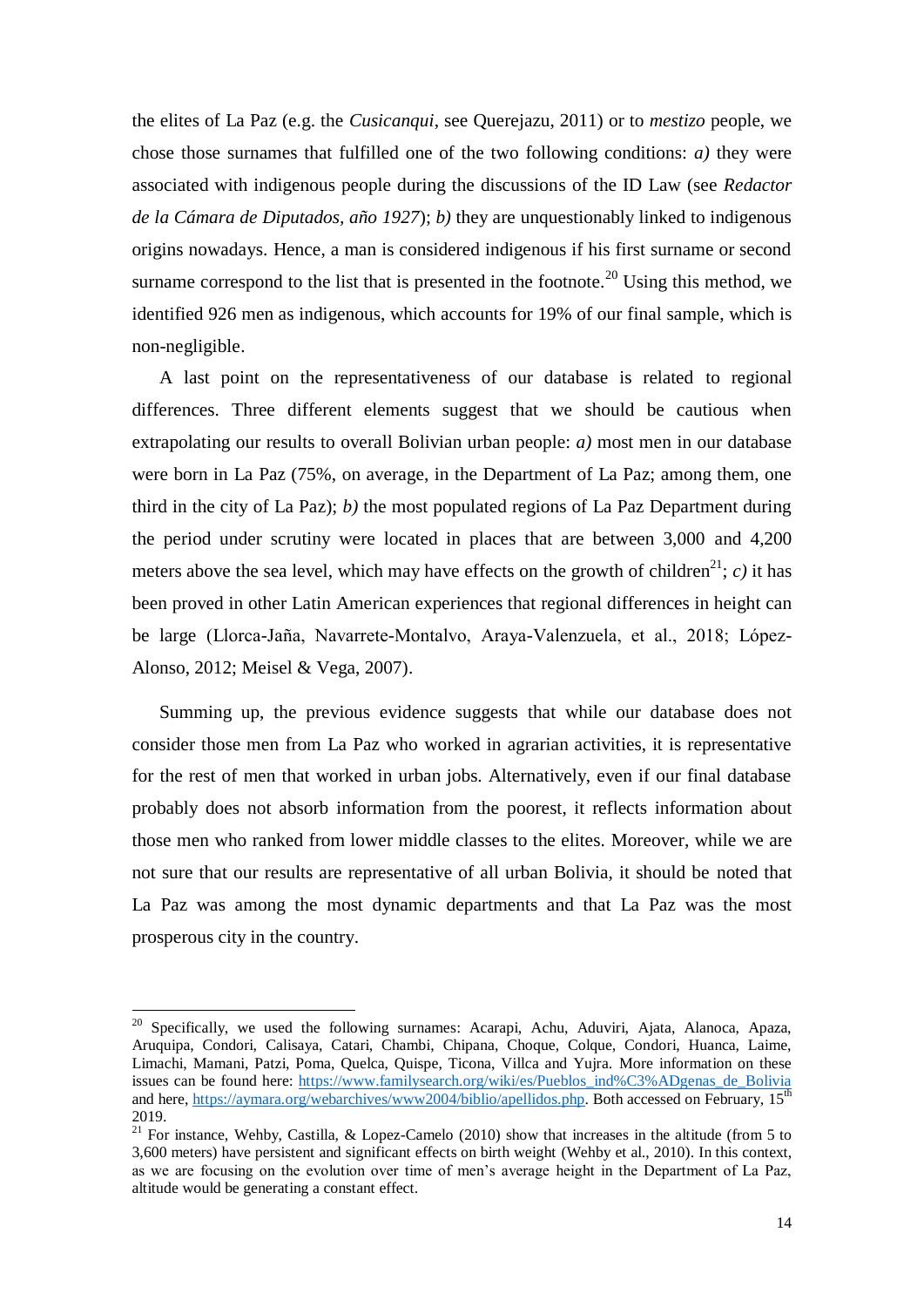#### **4. The evolution of heights in La Paz, 1880s-1920s**

This section presents the main results of the article. To start with, Table 2 shows the descriptive statistics of the most important variables considered in the research. As previously noted, we considered those who were born between 1880 and 1929. The average of this variable is 1911 and, importantly to the analysis, its distribution suggests little evidence of age-heaping. Likewise, by assuming that no major changes in height occurs after the age of 18, we considered those adults whose age varied between 19-50 years old at the time of their ID registration; the average age of the sample is 28 years old and the standard deviation is 8. Measured height is reported in cm and varies from 128 to 194, the simple average being 162,8 cm, a figure that remains fairly stable throughout the different analysis we carried out (see below). Figures A1 and A2 show that this variable appears to be normally distributed, either considering the whole sample or splitting it in birth decades. The splitting of the sample according to birth decades is customary in the literature (Ayuda & Puche-Gil, 2014). We constructed a dummy variable for those who possessed an indigenous surname (dummy variable equal to 1) and those who did not (dummy variable equal to 0); as previously noted, indigenous men represent 19% of the sample. Another dummy variable is related with those adults who were able to read and write (dummy equal to 1) or not (dummy equal to 0) at the time of their ID registration; the average value of 0,9 shows that most adults in our sample were literate. Lastly, we constructed four different occupational groups but, as previously explained, did not use rural laborers in the analysis. In our final sample 44% of men are manual workers, 31% are non-manual unskilled workers, and 25% are non-manual skilled workers.

| Variable             | N    | <b>Mean</b> | <b>Std. Deviation</b> | Min      | <b>Max</b> |
|----------------------|------|-------------|-----------------------|----------|------------|
| Year of birth        | 4980 | 1911,76     | 10,95                 | 1880     | 1929       |
| Age                  | 4980 | 28,41       | 7,82                  | 19       | 50         |
| Height               | 4980 | 162,82      | 6,29                  | 128      | 194        |
| Indigenous           | 4980 | 0.19        | 0,39                  | $\Omega$ |            |
| Literacy             | 4964 | 0,90        | 0,30                  | $\Omega$ |            |
| l Manual             | 4980 | 0.44        | 0,50                  | $\Omega$ |            |
| Non-manual unskilled | 4980 | 0,31        | 0,46                  | 0        |            |
| Non-manual skilled   | 4980 | 0.25        | 0.43                  | 0        |            |

**Table 2. Descriptive statistics**

**Sources**: Authors' own calculation based in the heights database.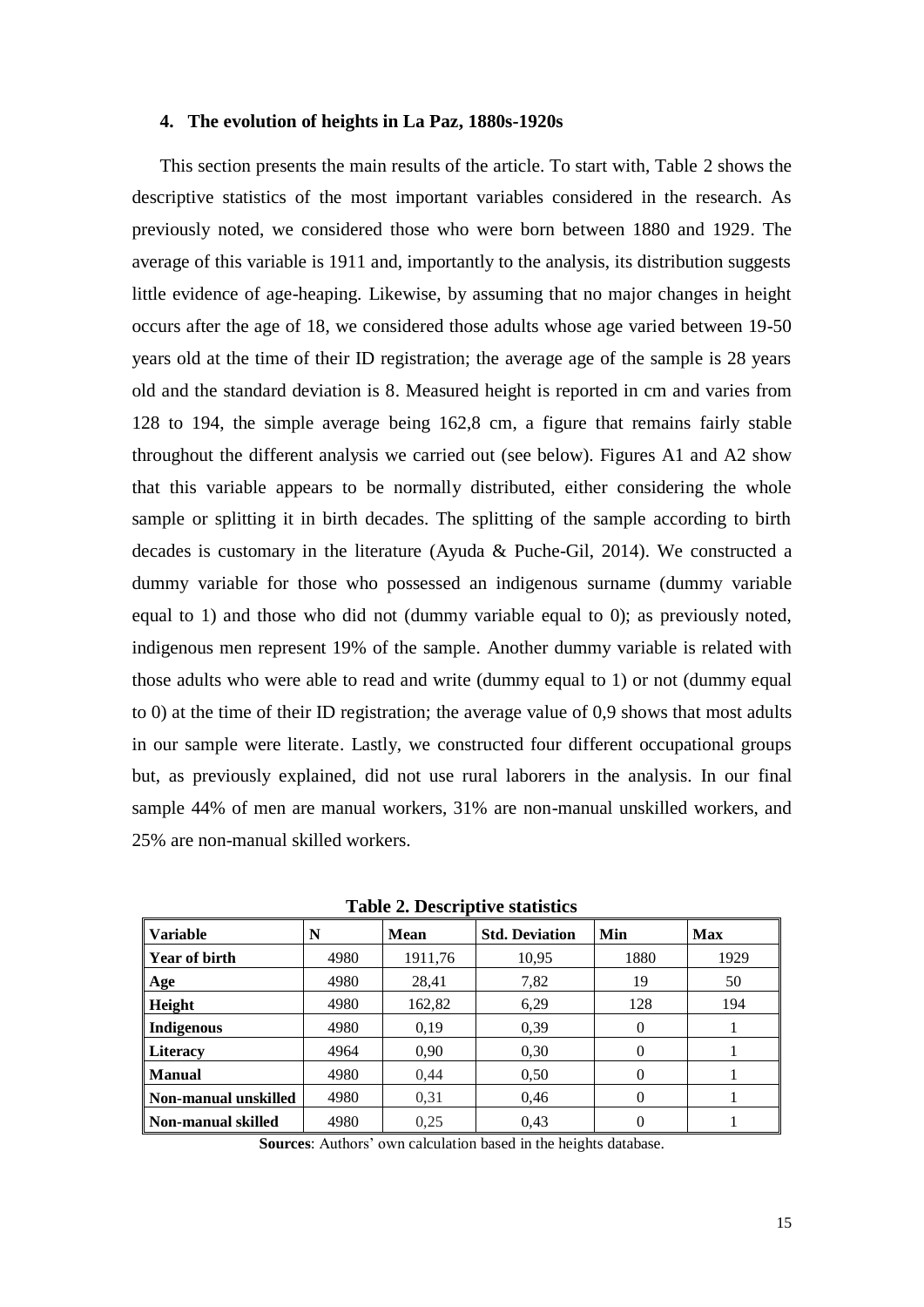Table 3 shows the average height by decade and the different dummies we considered in the analysis.<sup>22</sup> Regarding the former, the average height is quite stable around 162.8 cm.<sup>23</sup> In this context, whereas a small increase (lower than  $0.5$  cm) can be appreciated between the two initial decades and the remaining three, Figure A3 suggests that these differences are not statistically significant. Indeed, when comparing heights between the different decades, we were not able to reject the null hypothesis of the same mean and median.<sup>24</sup>

| ⊥⁄ <i>≡</i> v∪       |       |                       |                       |     |            |  |  |  |  |
|----------------------|-------|-----------------------|-----------------------|-----|------------|--|--|--|--|
| <b>Variable</b>      | N     | <b>Average Height</b> | <b>Std. Deviation</b> | Min | <b>Max</b> |  |  |  |  |
| 1880                 | 230   | 162.43                | 6.52                  | 148 | 186        |  |  |  |  |
| 1890                 | 465   | 162.65                | 6.67                  | 136 | 187        |  |  |  |  |
| <b>1900</b>          | 1,186 | 162.85                | 6.24                  | 141 | 185        |  |  |  |  |
| 1910                 | 1,713 | 162.83                | 6.14                  | 128 | 184        |  |  |  |  |
| 1920                 | 1,386 | 162.89                | 6.34                  | 134 | 194        |  |  |  |  |
| Indigenous           | 926   | 160.36                | 5.28                  | 128 | 180        |  |  |  |  |
| Non indigenous       | 4,054 | 163.38                | 6.36                  | 134 | 194        |  |  |  |  |
| Literate             | 4,466 | 163.15                | 6.27                  | 136 | 194        |  |  |  |  |
| <b>Illiterate</b>    | 498   | 159.83                | 5.65                  | 128 | 180        |  |  |  |  |
| <b>Manual</b>        | 2,175 | 161.10                | 5.58                  | 134 | 185        |  |  |  |  |
| Non-manual unskilled | 1,549 | 162.87                | 6.33                  | 128 | 182        |  |  |  |  |
| Non-manual skilled   | 1,256 | 165.71                | 6.32                  | 141 | 194        |  |  |  |  |

**Table 3. Average height (cm) by birth decade and other characteristics, 1880s-1920s** 

**Sources**: Authors' own calculation based in the heights database.

As for the dummy variables capturing characteristics of the sample, it stands out that non indigenous men were, on average, 3 cm taller than indigenous men. These differences are also appreciated between literate and illiterate men, the former having an average height 3 cm higher than the latter. In the case of the occupational categories, non-manual unskilled workers present an average height approximately 2 cm higher than that of manual workers. Likewise, adults who worked in non-manual skilled activities were, on average, 4 and 3 cm taller than those who worked on manual and non-manual unskilled activities, respectively. Figure 1 suggests that these differences

 $\overline{a}$ 

 $22$  The number of observations for the 1880 and 1890 decades is relatively small. This could be explained by the fact that Bolivian IDs were first registered just in 1929. We conducted extensive research at the Police archives held at the ALP and were not able to find more observations for these decades.

<sup>&</sup>lt;sup>23</sup> The standard deviation is also very stable and is in line with previous research on Latin American average heights (see, for instance, Llorca-Jaña, Navarrete-Montalvo, Araya-Valenzuela, et al. (2018); Meisel & Vega (2007).

<sup>&</sup>lt;sup>24</sup> Using the different decades as groups, we perform a two-group mean comparison test (t-test) and a nonparametric k-sample test on the equality of medians.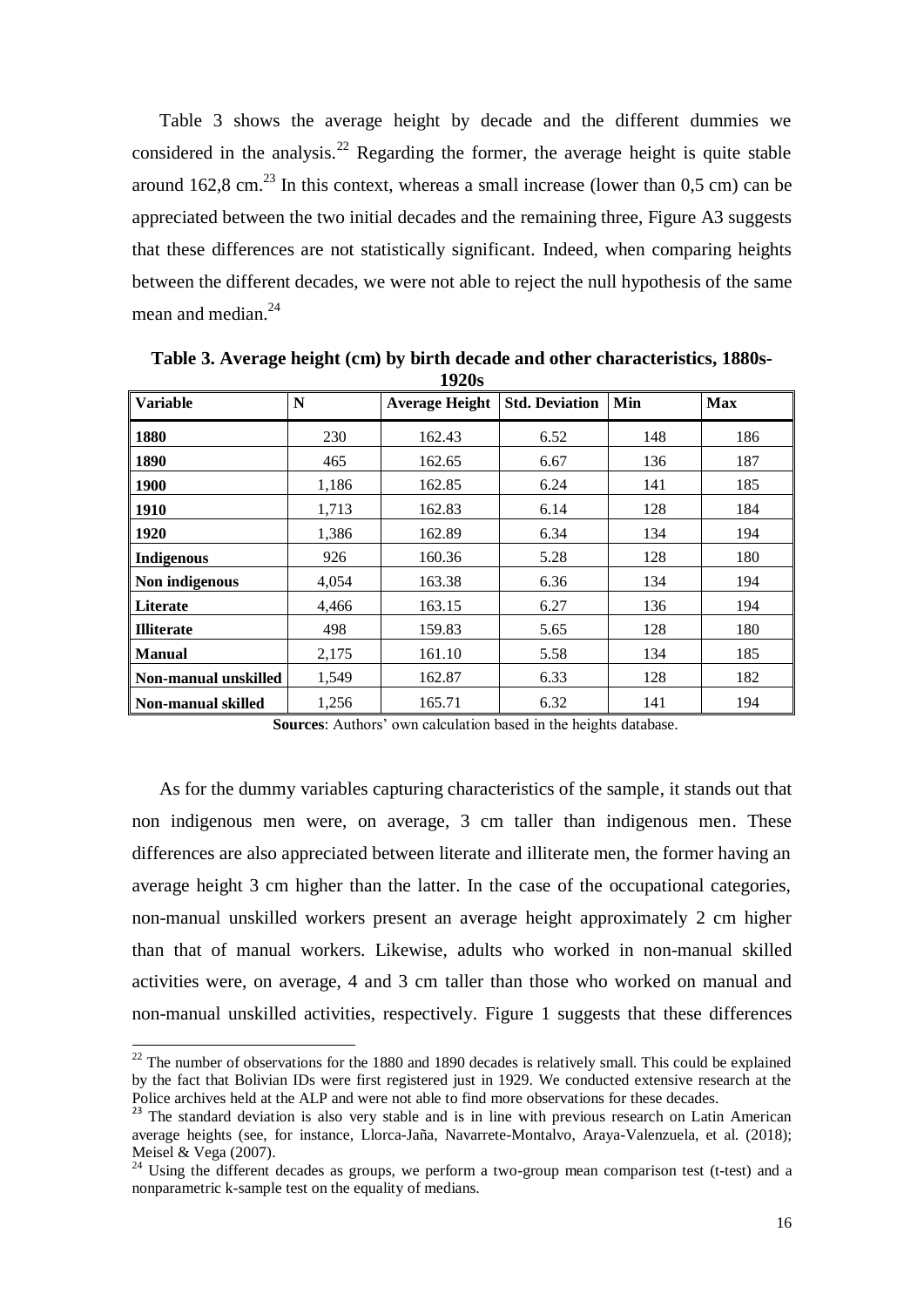were persistent and statistically significant throughout time. Here, we also run tests of mean and median differences in heights by category and decade and we could reject the null hypothesis of no difference with just one exception: manual workers and nonmanual unskilled in the 1880 decade. Strikingly, the graph also stresses that heights of the different groups remained fairly stable through time.



**Figure 1. Average height by occupational group and 95% interval of confidence (cm), 1880s-1920s**

We executed different econometric exercises in order to prove the stagnation of average heights by decade as well as the differences between the different groups considered. Table 5 shows the regression results for the entire sample and Table 6 shows the results before and after 1900 under the assumption that some differences could happen once La Paz achieved political hegemony. We are reporting here the OLS results with robust standard errors (White, 1980). As a robustness check, we have run regressions with other techniques to confirm that the results are not driven by outliers: we performed quantile regressions at the median (Koenker & Bassett, 1978) and robust regressions as described by (Rousseeuw & Leroy, 1987). We also performed the OLS regressions using bootstrapped standard errors, using 200 replications, which are generally adequate for estimates of standard error (Mooney & Duval, 1993). The results are basically comparable to those presented here.<sup>25</sup>

**Sources:** Authors' own calculation based in the heights database. **Notes:** As described in the text, Group 2 corresponds to manual workers, Group 3 to non-manual unskilled workers, and Group 4 to non-manual skilled workers.

 $25$  Results are available upon request.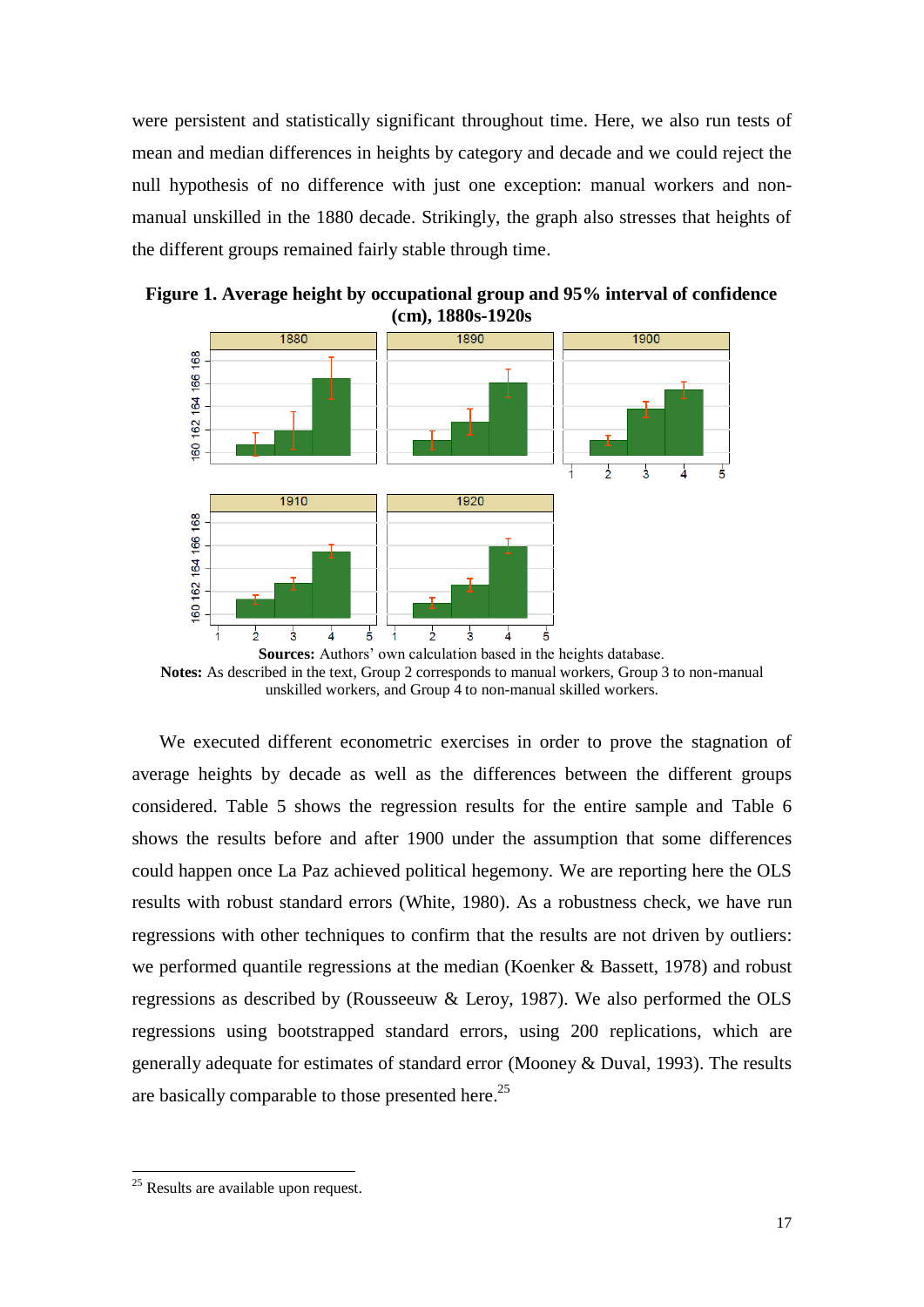As can be seen in Table 5, we are not able to identify a significant trend in heights. The different birth decade dummies are non-significant in Tables 5 and 6, with the only exception of 1920 in the third specification in Table 5. Notice, however, that the coefficient value is below 1 cm. In the same vein, with the exception of specifications 3 and 4 in Table 6, there is a significant height penalty on indigenous which ranges from 1.5 cm to 3 cm. Literacy is persistently associated with higher heights in Tables 5 and 6. In the case of the last specification in both tables, which is our favorite since it includes all the dummies and has a higher adjusted  $\mathbb{R}^2$ , literate men tend to be 1.5-2 cm taller than illiterate men. Looking at the same specification, non-manual skilled workers are 4 cm taller than manual workers; the difference between non-manual unskilled and manual is around 1.5 cm.

|                             | 1880-1920 |              |             |                         |            |  |  |  |  |  |
|-----------------------------|-----------|--------------|-------------|-------------------------|------------|--|--|--|--|--|
|                             | 1         | $\mathbf{2}$ | 3           | $\overline{\mathbf{4}}$ | 5          |  |  |  |  |  |
| Cons.                       | 146.8***  | $162.43***$  | $162.73***$ | 160.76***               | 159.88***  |  |  |  |  |  |
|                             | 15,78     | 0,43         | 0,43        | 0,48                    | 0,46       |  |  |  |  |  |
| Year of<br>birth            | 0,01      |              |             |                         |            |  |  |  |  |  |
|                             | 0,01      |              |             |                         |            |  |  |  |  |  |
| 1890<br>Decade              |           | 0,21         | 0,26        | 0,20                    | 0,25       |  |  |  |  |  |
|                             |           | 0,53         | 0,52        | 0,52                    | 0,50       |  |  |  |  |  |
| 1900<br>Decade              |           | 0,41         | 0,56        | 0,40                    | 0,44       |  |  |  |  |  |
|                             |           | 0,47         | 0,46        | 0,46                    | 0,44       |  |  |  |  |  |
| 1910<br>Decade              |           | 0,40         | 0,71        | 0,43                    | 0,28       |  |  |  |  |  |
|                             |           | 0,45         | 0,45        | 0,45                    | 0,43       |  |  |  |  |  |
| 1920<br>Decade              |           | 0,45         | $0.94**$    | 0,60                    | 0,34       |  |  |  |  |  |
|                             |           | 0,46         | 0,46        | 0,46                    | 0,44       |  |  |  |  |  |
| Indigenous                  |           |              | $-3.09***$  | $-2.55***$              | $-1.58***$ |  |  |  |  |  |
|                             |           |              | 0,20        | 0,21                    | 0,22       |  |  |  |  |  |
| Literate                    |           |              |             | $2.33***$               | $1.59***$  |  |  |  |  |  |
|                             |           |              |             | 0,29                    | 0,29       |  |  |  |  |  |
| Non-<br>manual<br>unskilled |           |              |             |                         | $1.56***$  |  |  |  |  |  |
|                             |           |              |             |                         | 0,20       |  |  |  |  |  |

**Table 5. Regression results, overall sample**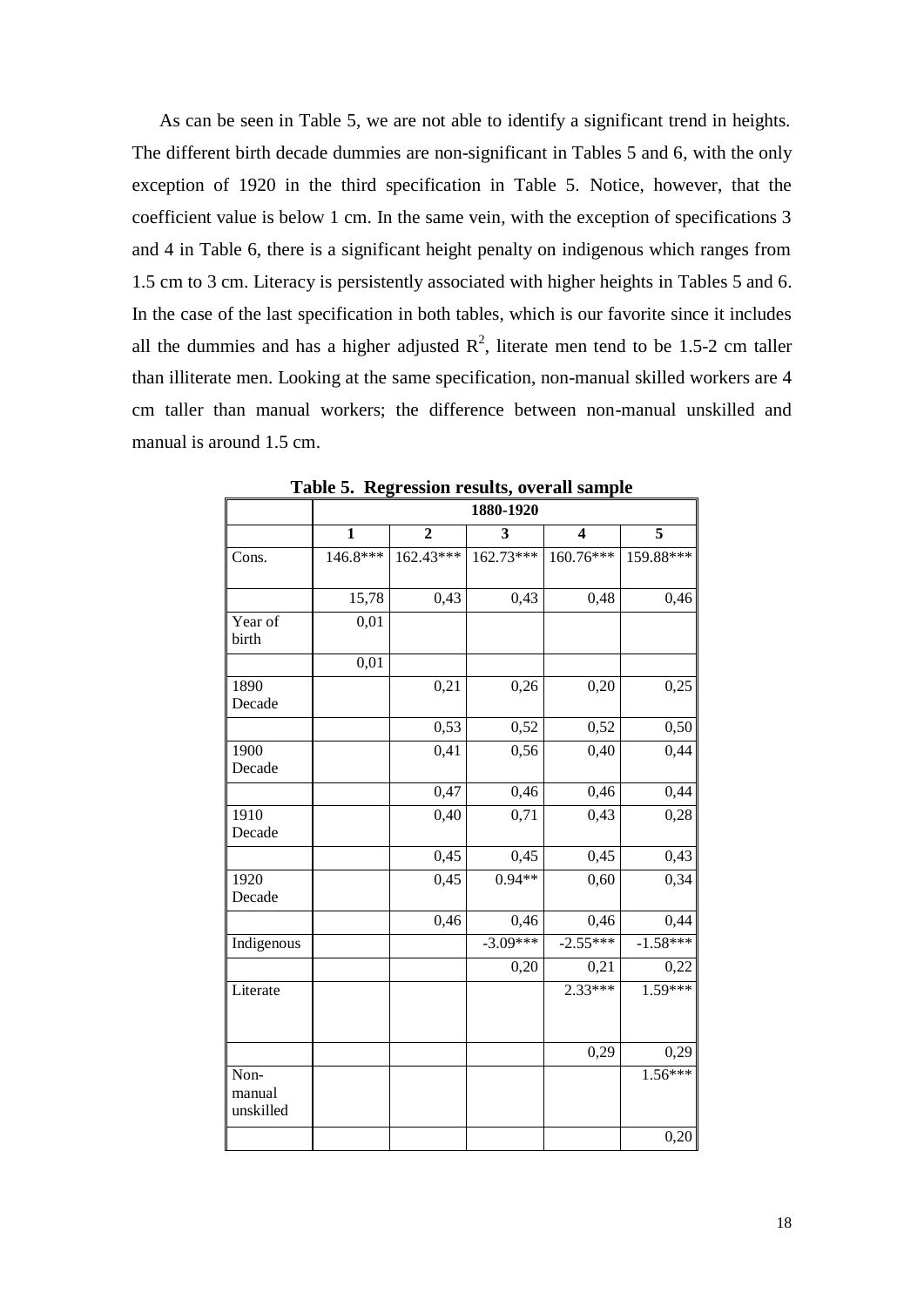| Non-<br>manual<br>skilled |       |       |       |       | $3.95***$ |
|---------------------------|-------|-------|-------|-------|-----------|
|                           |       |       |       |       | 0,23      |
| l N                       | 4.980 | 4.980 | 4.980 | 4.964 | 4.964     |
| Adj. $R^2$                | 0,00  | 0,00  | 0,04  | 0,05  | 0,10      |

**Sources**: Authors' own calculation based in the heights database.

**Notes:** OLS regressions with robust standard errors. The Standard Error is presented below the coefficients value. \*\*\*p<0.01; \*\*p<0.05; \*p<0.1.

| Table 6. Regression results, 1880-1890 and 1900-1920 decades |  |  |  |
|--------------------------------------------------------------|--|--|--|
|                                                              |  |  |  |

п

|                       | $\mathbf{1}$ | $\overline{2}$ | $\overline{\mathbf{3}}$ | $\overline{\mathbf{4}}$ | $\mathbf{1}$ | $\overline{2}$ | $\mathbf{3}$ | $\overline{\mathbf{4}}$ |  |
|-----------------------|--------------|----------------|-------------------------|-------------------------|--------------|----------------|--------------|-------------------------|--|
| Cons.                 | 162.43       | 162.73         | 159.98                  | 159.26                  | 162.85       | 163.29         | 161.3        | 160.46                  |  |
|                       | ***          | ***            | ***                     | ***                     | ***          | ***            | ***          | ***                     |  |
|                       | 0,43         | 0,44           | 0,71                    | 0,72                    | 0,18         | 0,18           | 0,33         | 0,33                    |  |
| 1890<br>Decade        | 0,21         | 0,26           | 0,15                    | 0,23                    |              |                |              |                         |  |
|                       |              |                |                         |                         |              |                |              |                         |  |
|                       | 0,53         | 0,52           | 0,52                    | 0,50                    |              |                |              |                         |  |
| 1910<br>Decade        |              |                |                         |                         | $-0.01$      | 0,14           | 0,03         | $-0,16$                 |  |
|                       |              |                |                         |                         | 0,23         | 0,23           | 0,23         | 0,22                    |  |
| 1920<br>Decade        |              |                |                         |                         | 0,04         | 0,37           | 0,21         | $-0,08$                 |  |
|                       |              |                |                         |                         | 0,25         | 0,25           | 0,25         | 0,24                    |  |
| Indigenou             |              | $-3.09$        | $-1.33$                 | $-0,81$                 |              | $-3.09$        | $-2.65$      | $-1.67$                 |  |
| ${\bf S}$             |              | ***            |                         |                         |              | ***            | ***          | ***                     |  |
|                       |              | 0,74           | 0,84                    | 0,84                    |              | 0,21           | 0,22         | 0,22                    |  |
| Literate              |              |                | $\overline{3.14}$       | 2.12                    |              |                | 2.2          | 1.47                    |  |
|                       |              |                | ***                     | ***                     |              |                | ***          | ***                     |  |
|                       |              |                | 0,68                    | 0,70                    |              |                | 0,31         | 0,32                    |  |
| Non-                  |              |                |                         | 1.36                    |              |                |              | 1.58                    |  |
| manual<br>unskilled   |              |                |                         | $**$                    |              |                |              | ***                     |  |
|                       |              |                |                         | 0,56                    |              |                |              | 0,21                    |  |
| Non-                  |              |                |                         | 4.68                    |              |                |              | 3.83                    |  |
| manual<br>skilled     |              |                |                         | ***                     |              |                |              | ***                     |  |
|                       |              |                |                         | 0,62                    |              |                |              | 0,24                    |  |
| $\mathbf N$           | 695          | 695            | 694                     | 694                     | 4.285        | 4.285          | 4.270        | 4.270                   |  |
| Adj. $\overline{R^2}$ | 0,00         | 0,02           | 0,04                    | 0,12                    | 0,00         | 0,04           | 0,05         | 0,10                    |  |
|                       |              |                |                         |                         |              |                |              |                         |  |

**Sources**: Authors' own calculation based in the heights database.

**Notes:** OLS regressions with robust standard errors. The Standard Error is presented below the coefficients value. \*\*\*p<0.01; \*\*p<0.05; \*p<0.1.

The previous analysis confirms the stagnation of Bolivian male urban adults' average height around 163 cm in the 1880s-1920s decades. In Figure 2, we compare our estimation with the available evidence on average heights for Bolivians living in rural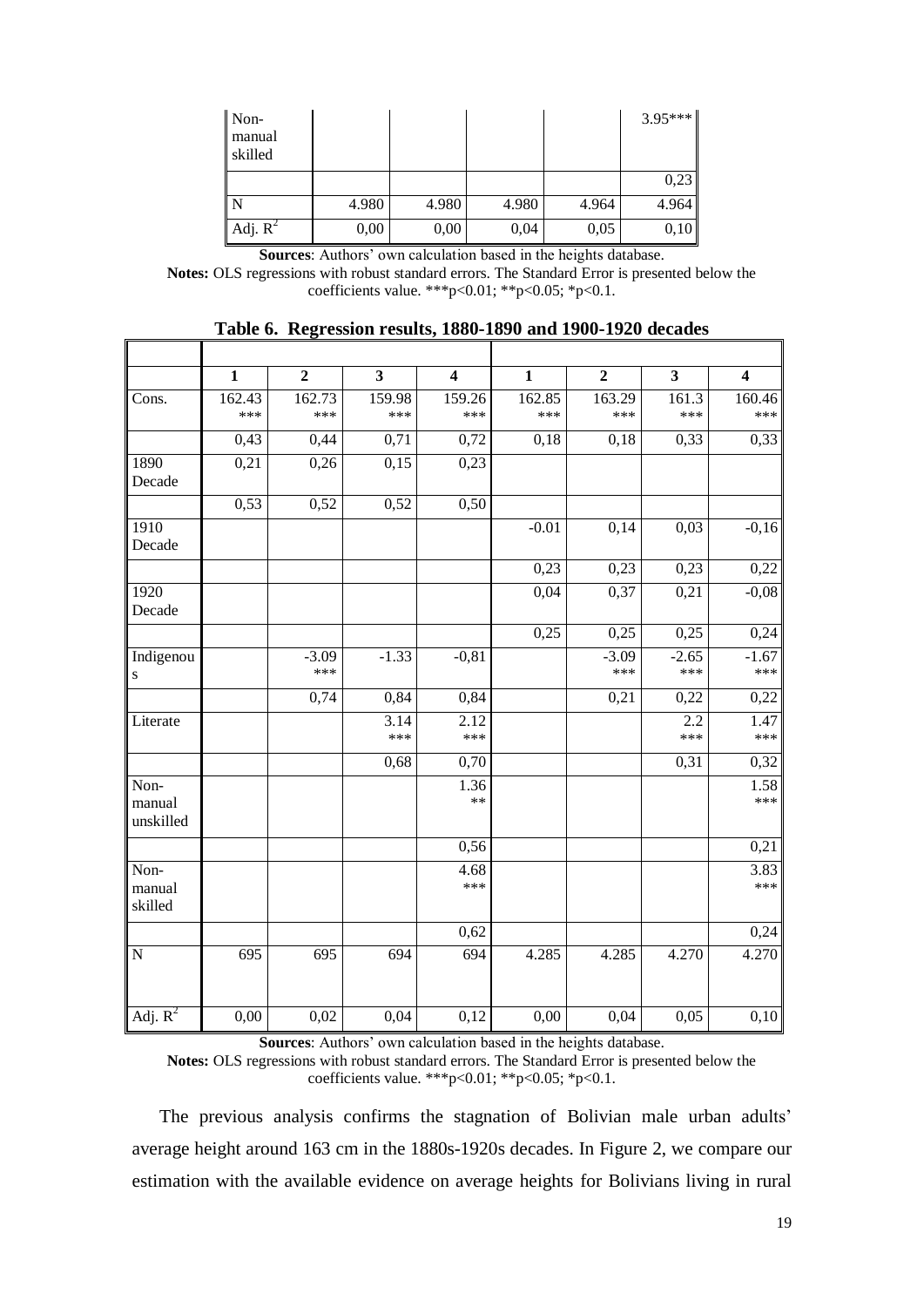areas or obtained through indirect mechanisms. It is noteworthy that our estimation does not vary greatly to those obtained for Bolivians living in rural areas, either in the west (Aymaras), center (Quechuas) or north (Tsimanes) of the country. Likewise, our estimation lies within the credible intervals of the indirect estimation of male average height generated by the NCD Risk Factor Collaboration group (2016): it is closer to the upper limit at the beginning of the period, approaching the mean value thereafter. However, in contrast to this estimation, ours does not suggest an increasing trend.<sup>26</sup>



**Figure 2. Different estimations of Average male heights in Bolivia (cm), 1880s-**

**Sources:** Godoy et al. (2006); Laure (1991); NCD Risk Factor Collaboration (2016). Notes: Data on the Tsimanes refers to "Participant certain of age; physical stature corrected for agerelated shrinkage".

It is also interesting to compare our estimation with the available evidence on other Latin American countries, which refers to men that are representative of the entire country (Figure 3). The comparison covers the broad first export era in the region after Independence (1850s to the Great Depression). It shows that (urban) Bolivian men were

 $\overline{a}$ 

 $26$  The estimation by the NCD Risk Factor Collaboration group (2016) uses a Bayesian model with a hierarchical structure. In the model, which is estimated using the Markov Chain Monte Carlo (MCMC) algorithm, the estimates of mean height for each country and year are nested in regional levels and trends, which are nested in those of superregions and worldwide. In this structure, estimates of mean height for each country and year are informed by its own data, if available, and by data from other years in the same country and in other countries, especially those in the same region with data for similar time periods. As the availability of data for Bolivia is very scarce, the estimates for this country are relatively imprecise and the reported 95% credible intervals are quite large. As an example, the 95% interval of male average height for the year 1900 is 155.5-163.9 cm.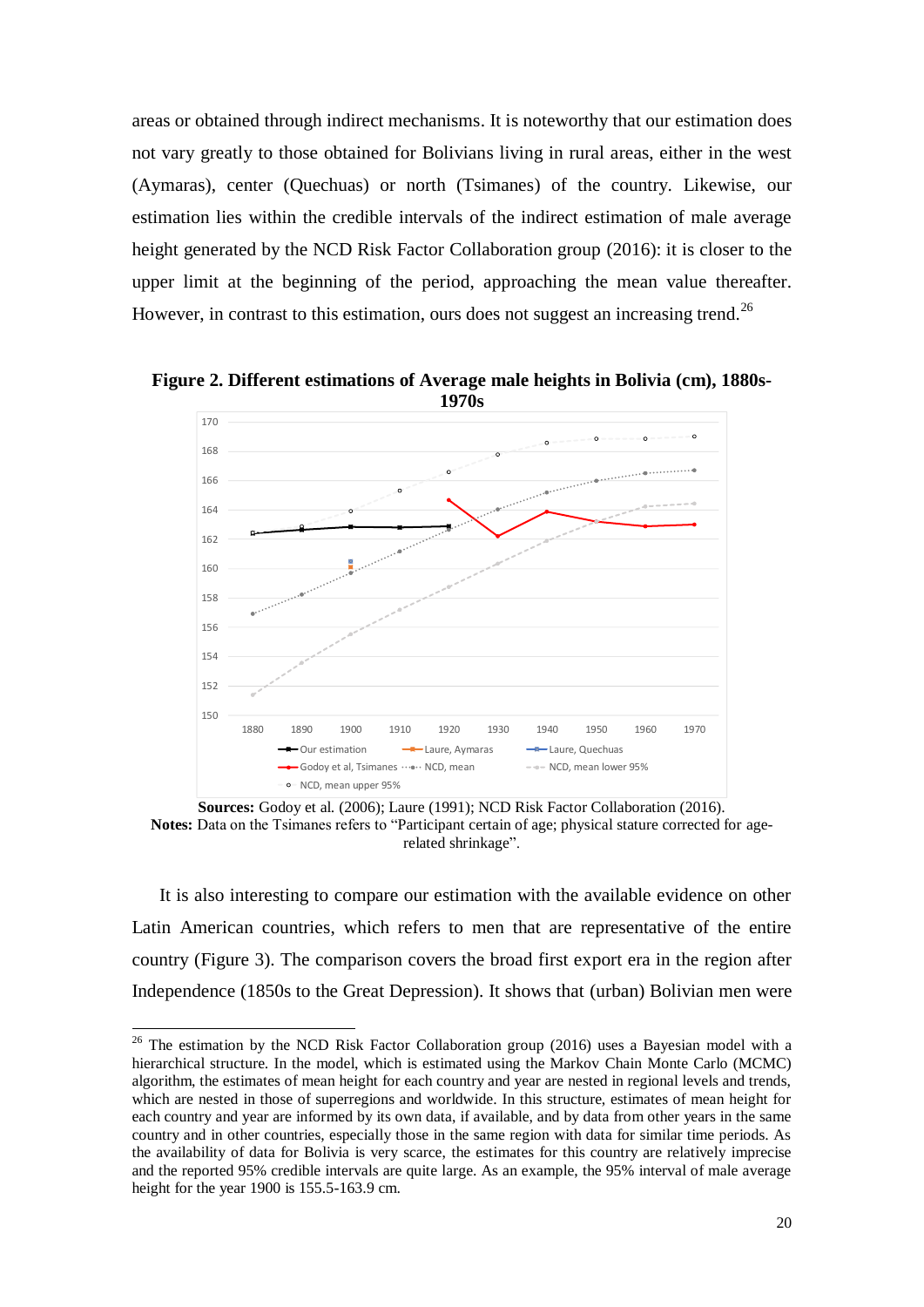among the smallest in the region: average heights were clearly lower than those in Argentina, Brazil and Chile, lower than in Mexico and somehow similar to those in Colombia and Peru. However, Bolivia mimics the stagnation of average heights in most countries in the region (Brazil and, since 1900, Colombia are the exceptions) and the weak relationship between the considerable expansion of exports and changes in the biological standards of living.



**Figure 3. Men Average Heights in Latin America (cm), 1850s-1920s** 

**Sources:** Data obtained from Clio Infra and Llorca-Jaña et al. (2018).

#### **5. Understanding inequality and stagnation**

An explanation of the lack of correspondence between economic growth and changes in biological standards of living in Bolivia during the 1880-1920 decades, should identify explanations that account for: *a)* the persistence of significant inequalities among social groups; *b)* the lack of significant improvements in average heights of any social group. For this, it is illustrative to review some of the explanations proposed in the literature focused on Latin America during the 1880s-1920s decades. For instance, Meisel & Vega (2007) stress the following factors that may affect the rise of average heights in the case of Colombia: a reduction in the work stress, changes in the ethnic composition, improvements in nutrition and advances in overall health conditions. In the case of Peru, the lack of correspondence between changes in the aggregate economy and human welfare is attributed to inequality: it is argued that the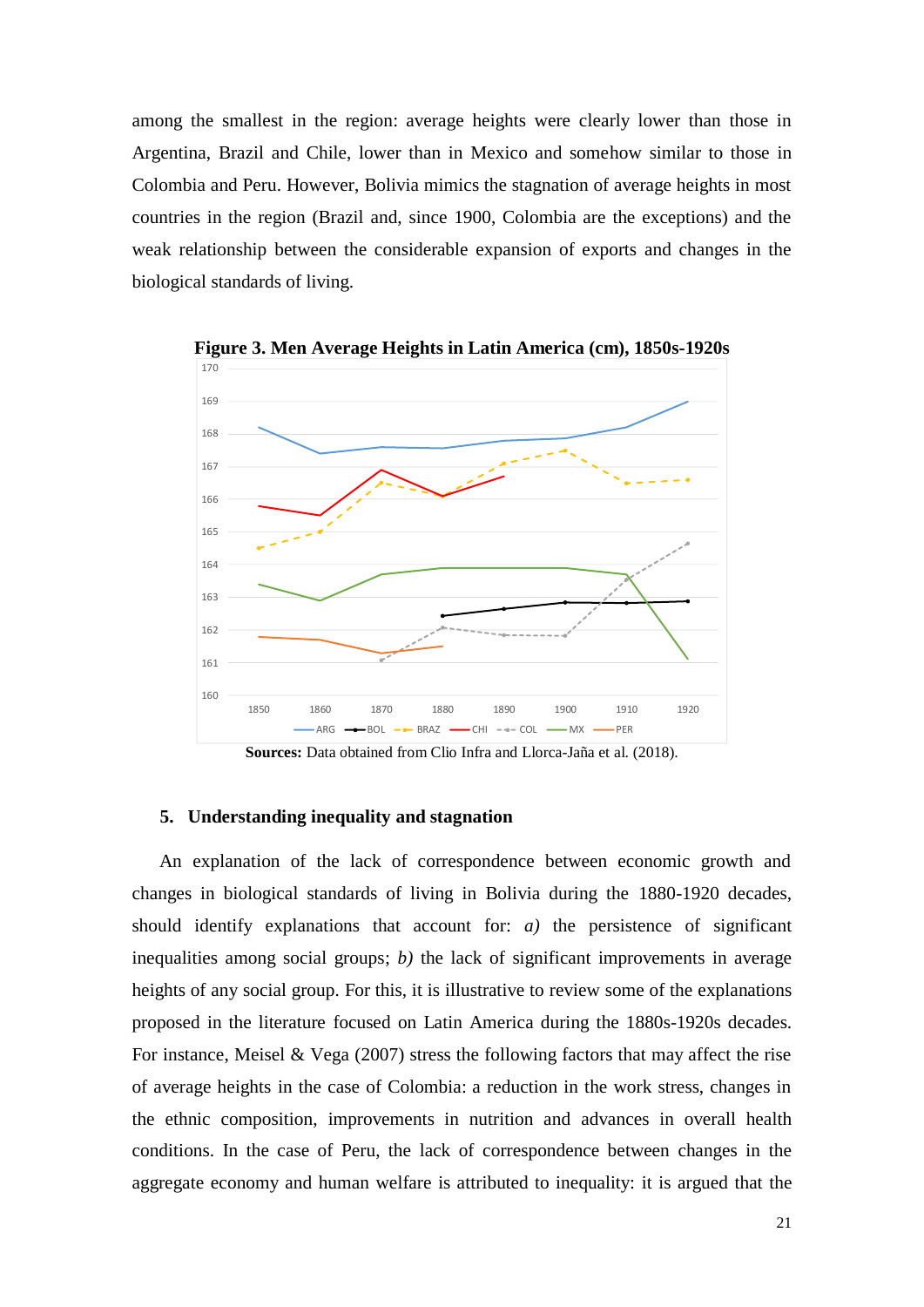considerable increase of guano exports (1850s-1870s) disproportionally benefited a white elite and that the export boom was accompanied by rising prices that were not followed by wage increases, which affected the living conditions of the poor (Twrdek  $\&$ Manzel, 2010). Inequality is also stressed in the Chilean (Llorca-Jaña, Navarrete-Montalvo, Araya-Valenzuela, et al., 2018) and Mexican (López-Alonso, 2012) cases, but in a broader relationship with public policies and their effects on the evolution of health conditions.

In our case, changes in the ethnic composition is a poor explanatory variable given the persistence of the ethnic composition of the Bolivian population and the negligible importance of immigration, as can be proven in national censuses. Likewise, if changes in work stress were the explanatory variable, we should expect to find a positive trend in heights given the urbanization process that La Paz was living during the first half of the  $20<sup>th</sup>$  century. In this context, while our results show persistent height premiums on the less physical demanded occupational groups, the height stagnation in each category is remarkable.

Regarding changes in nutrition, given the higher records of economic growth at the turn of the  $20<sup>th</sup>$  century, the existence of a trickle-down process could be assumed. Nevertheless, this idea has been contested in other Latin American experiences given the relevance of inequality during this period. Although more research is still needed, the analysis of prices and real wages in the city of Cochabamba points in the same direction.<sup>27</sup> Indeed, prices of the most relevant products of the Bolivian diet were somehow stable during the last quarter of the  $19<sup>th</sup>$  century but increased steadily thereafter (Figure 4).

 $27$  Given that there is little evidence of changes of dietary habits in Bolivia during the period under scrutiny, we can assume that diet relied on the same products identified for the mid- $19<sup>th</sup>$  century: maize, wheat, potatoes/chuño and meat (see Appendix 1 in Herranz-Loncán & Peres-Cajías, 2016). Notice that it is not possible to analyze changes in the availability of these products in a national scale since there is very scarce data for agrarian production during this period (see the discussion in Herranz-Loncán & Peres-Cajías, 2016). Therefore, one should rely on prices. However, official data on prices in Bolivia was first collected in 1931. We could rely on import prices, but these were evaluated at official prices and not at market prices until 1919 (Peres-Cajías & Carreras-Marín, 2018). For instance, implicit import prices for wheat, rice or wheat flour are stagnant during the 1913-1918 period which is very unlikely given the evolution of prices in neighboring countries and the war-led global inflation. Therefore, given the lack of prices estimations for La Paz, we have to rely in the estimation made for Cochabamba (Henriques, 2015). The use of these prices as an approximation to prices in La Paz should be taken carefully since both cities were not necessarily integrated. This is particularly important for the 1888-1917 period, when railways construction was concentrated in the west of the country (see the discussion in Section 2). As for real wages, to the best of our knowledge, there is no available estimation of real wages during the period studied beyond the city of Cochabamba. So, once more, we rely on Henriques' $(2015)$  estimates.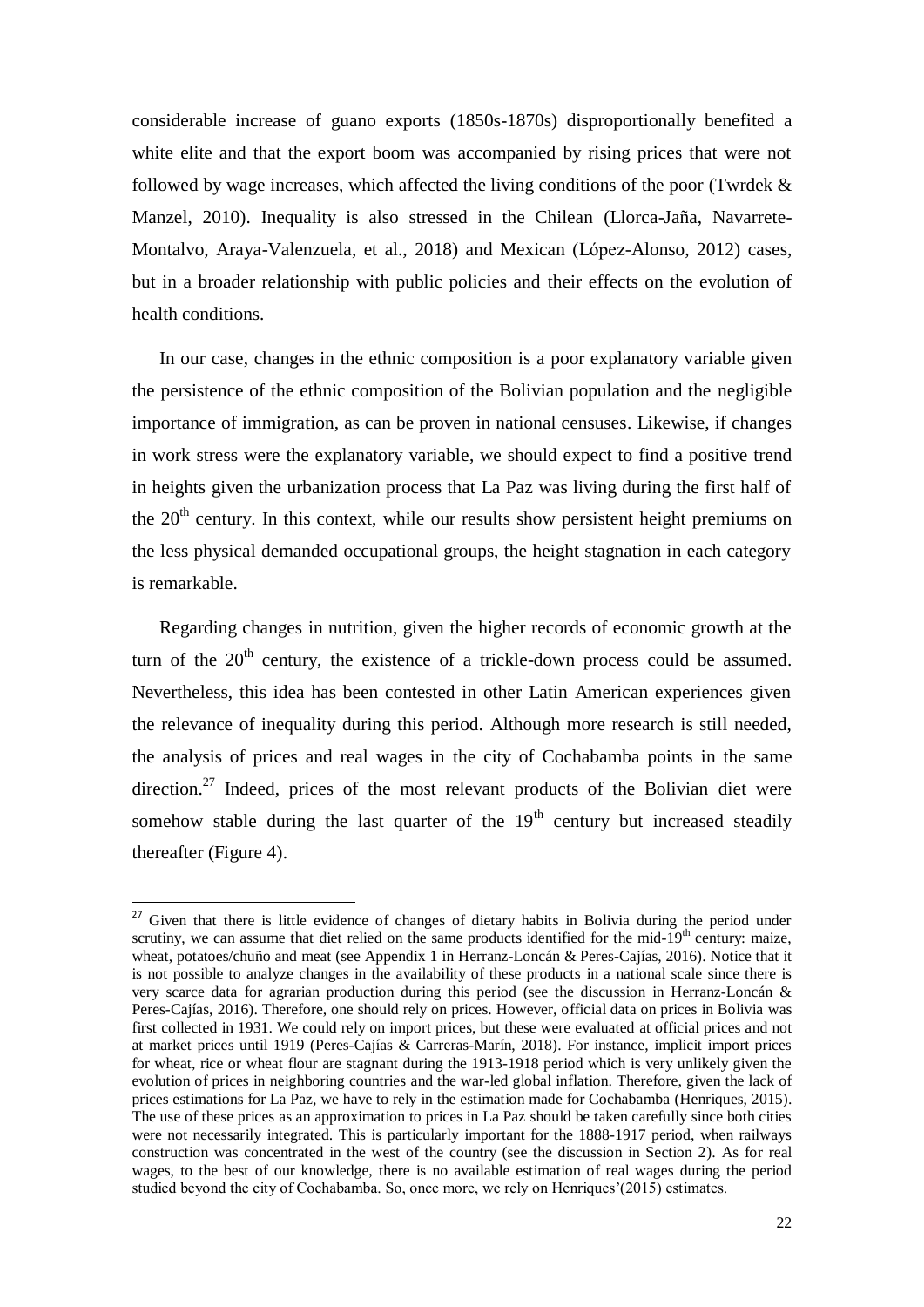

**Figure 4. Evolution of prices of the main important food items in the city of Cochabamba (1880=100), 1880-1925**

**Sources:** Authors own calculations based on (Henriques, 2015)

The analysis of real wages shows that not all local consumers had the same ability to deal with this increase: real wages of the most important public servants in Cochabamba<sup>28</sup> expanded at higher rates than the rest (Table 7). Moreover, notice that the third and fourth category in Henriques (2015) estimates correspond to occupations that are considered in our non-manual skilled laborers category; those introduced in Henriques' fifth category, are part of our non-manual unskilled laborers.<sup>29</sup> Interestingly, the ratio of real wages between the third and the fifth categories and that between the fourth and fifth category show a similar pattern: the ratio decreased during the last decades of the 19<sup>th</sup> century but increased again during the  $20<sup>th</sup>$  century. Furthermore, in 1897, when the lowest levels were achieved, university and school teachers earned 6.2 and 2.4 times more than cookers or drivers. This suggest that significant differences in real wages would be one plausible explanation of the average height gap between the different categories we studied.

 $\overline{a}$ 

<sup>&</sup>lt;sup>28</sup> The *prefecto* is included in the "High" category; the Supreme Court Ministry, the Secretary of the Local Treasury and the main Judge are included in the "High-medium" category.

<sup>&</sup>lt;sup>29</sup> Henriques (2015) introduces wages of physicians and university professors in the third category (Medium), those of teachers in the fourth category (Medium-low) and those of cookers and drivers in the last category (Low).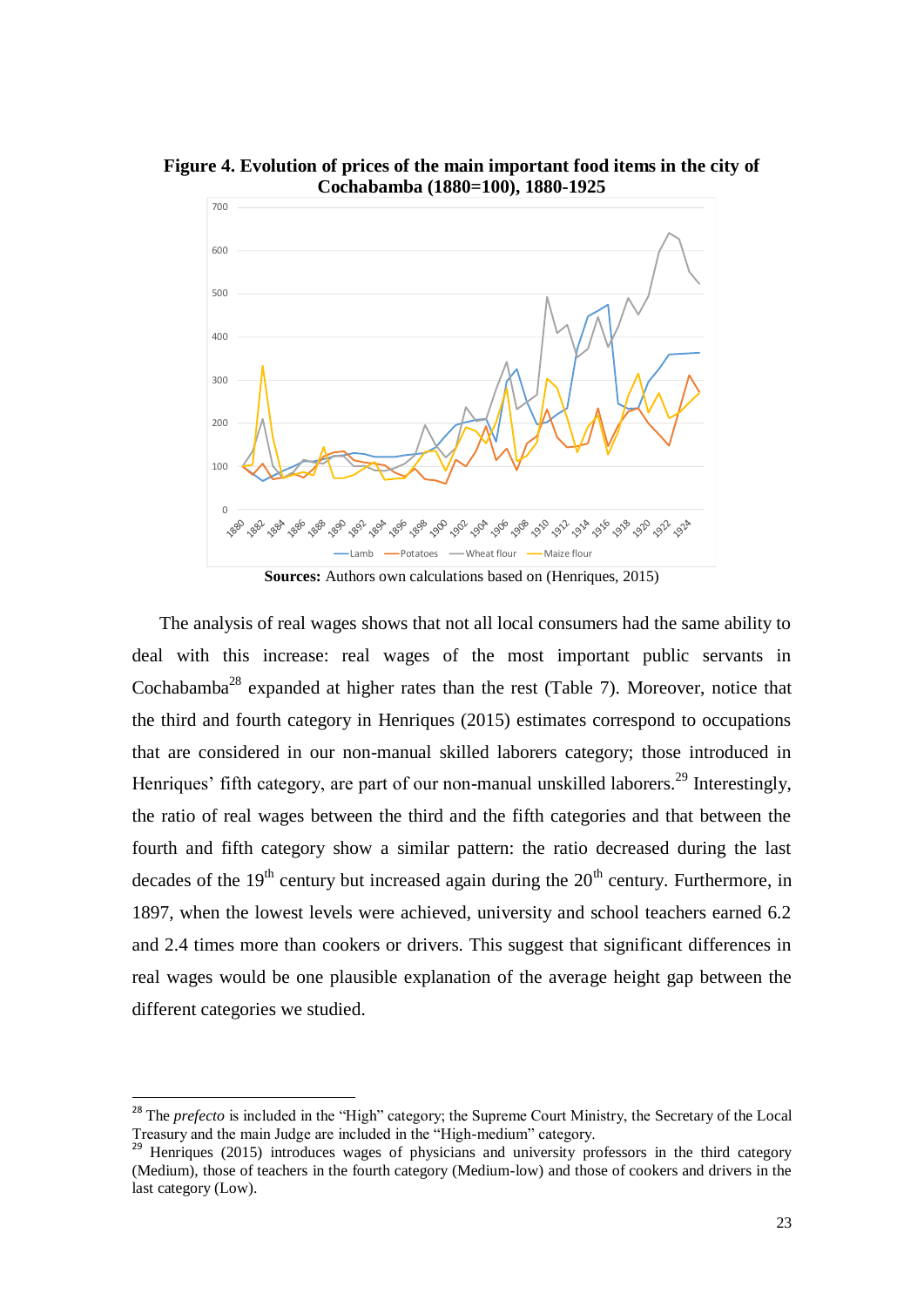|      |         | <b>Real Wages, Bs</b> | <b>Bs</b>     |                |      |                |                              |
|------|---------|-----------------------|---------------|----------------|------|----------------|------------------------------|
|      | High    | Medium-<br>high       | <b>Medium</b> | Medium-<br>low | Low  | Medium/<br>Low | Medium-<br>$\frac{1}{2}$ low |
| 1882 | 666.6   | 279.4                 | 68.3          | 29.6           | 6.9  | 9.9            | 4.3                          |
| 1887 | 535.9   | 246.0                 | 76.9          | 30.0           | 7.3  | 10.5           | 4.1                          |
| 1892 | 520.5   | 234.0                 | 77.5          | 29.8           | 8.6  | 9.0            | 3.5                          |
| 1897 | 504.7   | 239.9                 | 78.8          | 31.1           | 12.8 | 6.2            | 2.4                          |
| 1902 | 750.9   | 248.8                 | 58.9          | 26.7           | 9.7  | 6.0            | 2.7                          |
| 1907 | 961.4   | 291.4                 | 84.8          | 25.2           | 9.0  | 9.4            | 2.8                          |
| 1912 | 1,189.0 | 414.7                 | 84.2          | 27.8           | 9.1  | 9.2            | 3.0                          |
| 1917 | 1,159.5 | 464.8                 | 85.1          | 28.0           | 9.2  | 9.2            | 3.0                          |
| 1922 | 1,180.8 | 544.3                 | 91.0          | 27.8           | 9.6  | 9.5            | 2.9                          |

**Table 7. Real wages of public servants in Cochabamba, 1882-1922**

**Sources**: Authors' own calculation based in Henriques (2015).

So, as in previous studies focused on Latin America, unequal access to market opportunities helps our understanding on the evolution of biological standards in Bolivia during the 1880s-1920s period. However, given that the average height of the well-off also remained stagnant, other variables should be considered. Particularly, when analyzing the evolution of general health conditions, it stands out that the meager improvement in public health provision may have particularly hit the poor, but also affected the well-off.

To better understand this fact, it is necessary to revise the organization of the Bolivian health system throughout time. During the  $19<sup>th</sup>$  century, health policies were a prerogative of municipalities, being the *Juntas de Sanidad* (1826-1830) and the *Protomedicato* (1830-1893) the national institutions entitled to give some coherence to these policies. Indeed, through its coordination with *Prefectos* (the heads of the Departmental Governments), these institutions regulated public health policies and hospitals, distributed smallpox vaccines and regulated medical professional services (Mendizábal, 2002). However, the *Protomedicato* did not function regularly (it was interrupted several years at the mid- $19<sup>th</sup>$  century), had low enforcement power regarding the distribution of smallpox vaccines and was not managed by health specialists (Mendizábal, 2002: 87-98). This last feature was overcome with the instauration of the *Tribunales Médicos* (1893-1906), whose functions were the regulation of public health policies, the formation of medical specialists and that of medical examiners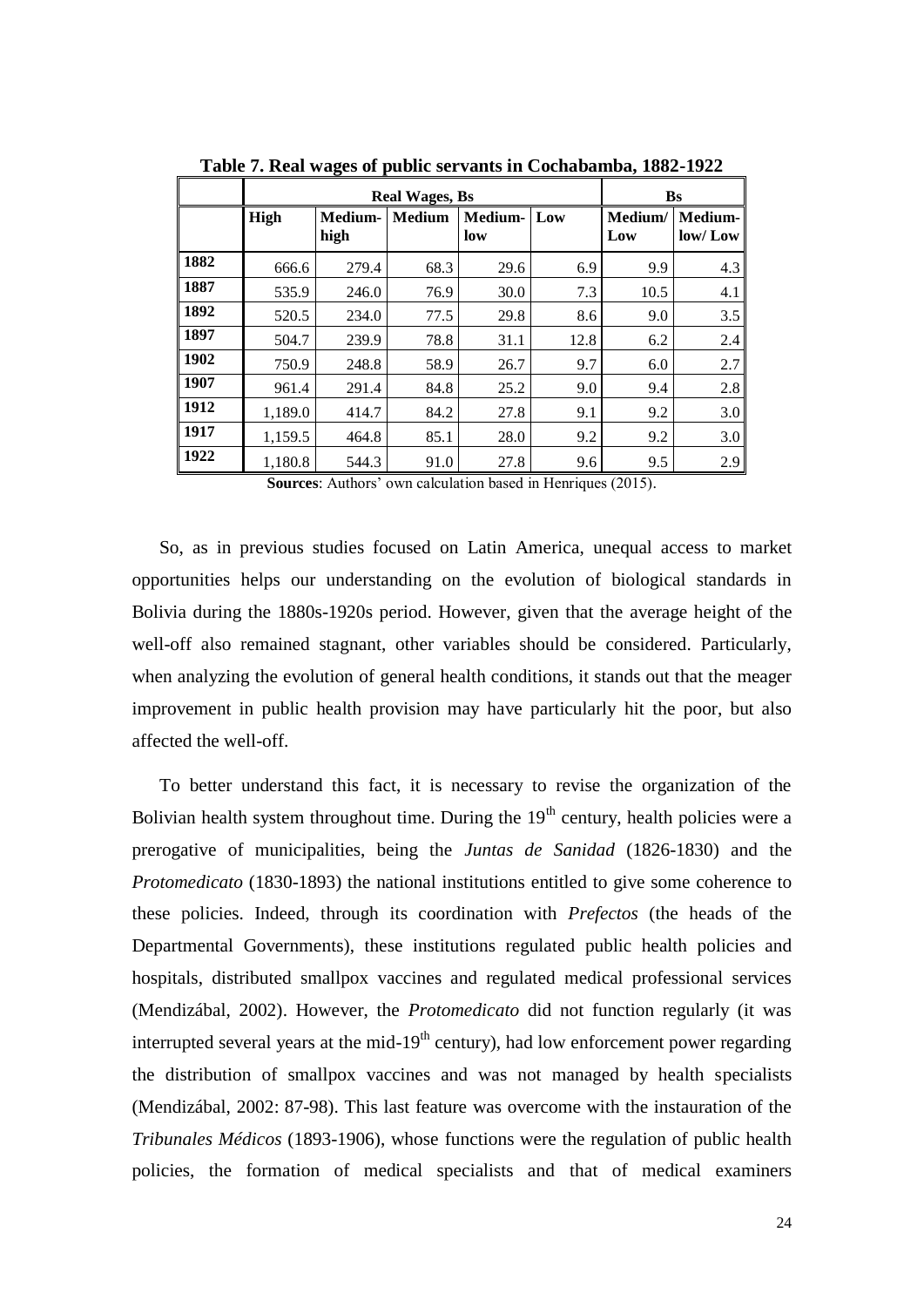(Mendizábal, 2002: 101). In 1906, the *Dirección General de Salud* was created as the national entity in charge of health public policies. However, in contrast with other centralization efforts promoted by the *liberales* during the same period, health services received relatively few resources from national funds until 1938, when the *Ministerio de Salud* was created (Barragán & Peres-Cajías, 2007), and it just experienced a progressive incorporation of Departmental funds.

Despite the lack of quantitative evidence for the  $19<sup>th</sup>$  century, Figure 5 illustrates how this organization of the public health system was reflected in public spending. To begin with, in contrast to education services whose relative importance in national expenses increased after the centralization process on the eve of the  $20<sup>th</sup>$  century, the relative importance of health services remained below 1% of total national spending from 1900 to 1929. Thus, while the national spending per capita on education increased from Bs. 0,06 in 1900 (before centralization) to Bs. 1,79, national health spending per capita remained around Bs.0,04 from 1911 (the first year when data is available) to 1929. Regarding Departmental funds, we only have scarce information and related to *budgeted* expenses. Using this information, we see that the relative importance of health spending increased during the first decade of the  $20<sup>th</sup>$  century, but the per capita amounts did not surpass Bs. 0,20.



**Figure 5. Public spending in Health and Education in Bolivia as a share of total spending (left axis, %) and per capita (right axis, Bs.), 1900-1929** 

**Sources:** Authors own calculations based on Barragán & Peres-Cajías (2007) and Peres-Cajías (2014).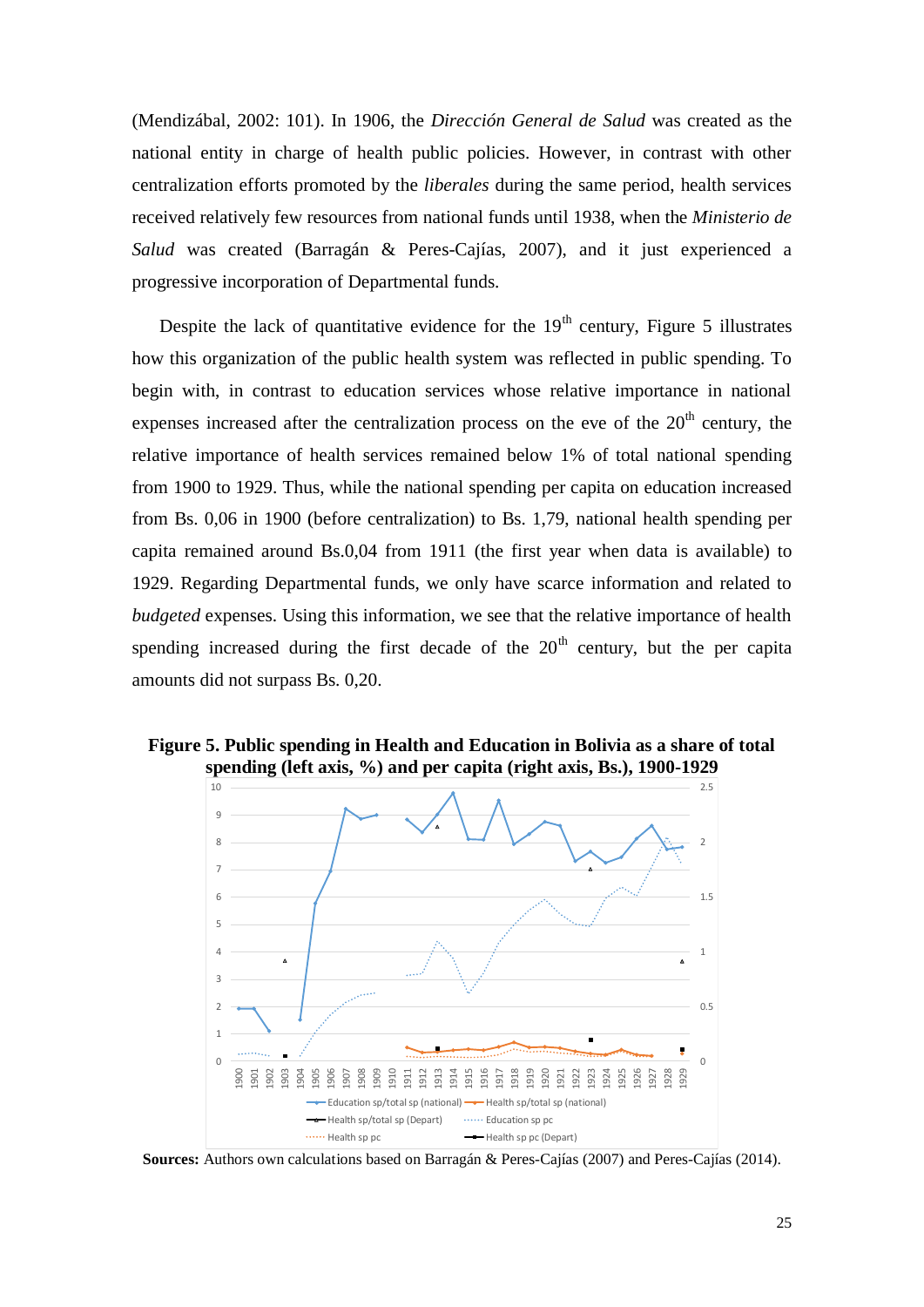It is also illustrative to analyze the evolution of health expenses in the fiscal accounts of the city of La Paz (Table 8). The limited quantitative evidence that we were able to reconstruct shows that its relative importance diminished from the last quarter of the  $19<sup>th</sup>$  century to the first decade of the  $20<sup>th</sup>$  century. Nevertheless, this fall was the result of the incorporation of other items which includes other expenses, among them debt payments and some others that affected the evolution of biological standards of living (see below). This explains why the fall in the relative importance of health expenses did not translate into a fall in the absolute amounts expended, which remained around Bs. 0,9 per capita throughout the period under scrutiny, a higher level than the average expended by national and departmental funds. Municipal expenses on health were destined to the Hospital Landaeta (for males, inaugurated in 1555), Hospital Loaiza (for women, inaugurated in 1807) and the Hospital Lazareto (for infectious diseases). Furthermore, by issuing municipal debt, a modern hospital began to be built in 1913. The hospital opened in 1920 but did not operate fully until 1925 (Alarcón, 1925; Mendizábal, 2002).

|                        | 1883  | 1884  | 1886  | 1888  | 1891  | 1897  | 1904  | 1906  | 1908 | 1910  |
|------------------------|-------|-------|-------|-------|-------|-------|-------|-------|------|-------|
| <b>Relative</b>        | 40.61 | 33.47 | 21.81 | 14.75 | 16.01 | 18.50 | 13.30 | 21.39 | 8.66 | 5.89  |
| importance             |       |       |       |       |       |       |       |       |      |       |
| <b>Health</b> on total |       |       |       |       |       |       |       |       |      |       |
| Expenses $(\% )$       |       |       |       |       |       |       |       |       |      |       |
| Per capita, Bs.        | 0.91  | 0.78  | 0.78  | 0.87  | 0.88  | 0.92  | 1.17  | 1.71  | 1.00 | 0.72  |
| <b>Relative</b>        | 40.61 | 34.48 | 23.77 | 15.21 | 17.01 | 19.11 | 19.93 | 38.56 | 9.85 | 11.64 |
| importance             |       |       |       |       |       |       |       |       |      |       |
| Health and Water       |       |       |       |       |       |       |       |       |      |       |
| Services on total      |       |       |       |       |       |       |       |       |      |       |
| Expenses $(\% )$       |       |       |       |       |       |       |       |       |      |       |
| <b>Per capita, Bs.</b> | 0.91  | 0.80  | 0.85  | 0.90  | 0.93  | 0.95  | 1.75  | 3.08  | 1.14 | 1.42  |

**Table 8. Public spending in health and water systems in La Paz city, 1883-1910**

**Sources**: Authors' own calculation based in Municipal Yearbooks.

In Table 8, we also incorporated information on water services expenses since it may have also affected changes in health conditions and was one of the new expenses that was prioritized at the turn of the  $20<sup>th</sup>$  century. This is reflected in a significant increase of the per capita amount expended on this item since 1904, which in turn is a consequence of the municipal efforts to develop two new systems of piped drinking water, one in Tembladerani (1903) and another one in Milluni (1908). External debt was also used in 1919 to finance the construction of a modern sewage system; this could be particularly beneficial for health conditions in the dry season, when home and industrial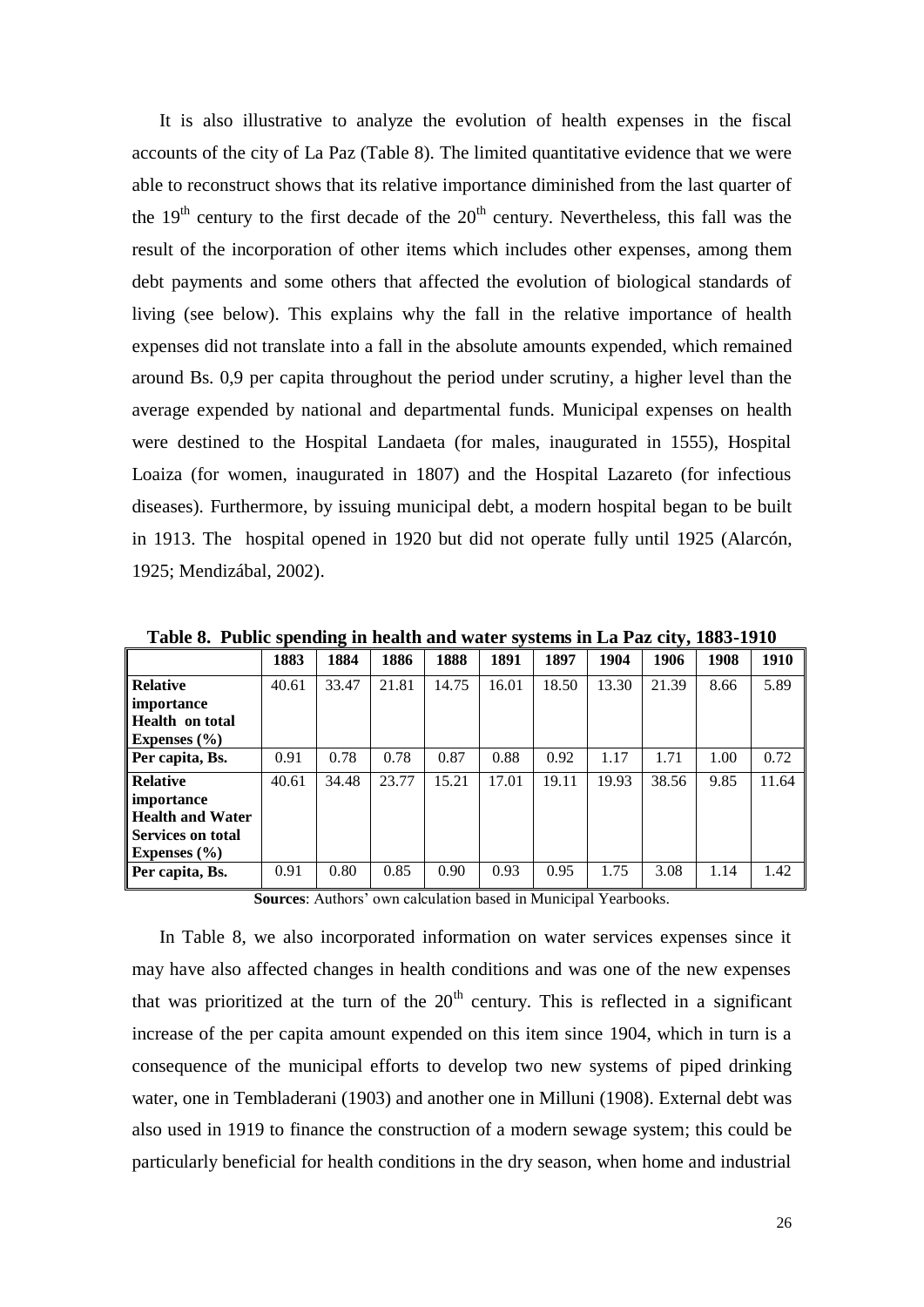residues remained in the city because of the scarcity of water in the city's main river (Ingeniería Internacional, 1919, 1922).

One should be cautious in interpreting how these changes in health policies affected the biological standards of living during the 1880-1920 decades. Indeed, some of these changes took place during the very last years of the period under study. Furthermore, the real impact of these changes is not obvious. For instance, whereas municipal yearbooks stressed that municipal hospitals operated fairly well, some secondary sources state the contrary (Zulawski, 2000). Likewise, despite the installation of new systems of piped drinking water, there is evidence on local medical journals (Zulawski, 2000) and even in municipal legislation (see, for instance, *Ordenanza Municipal* 17/09/1917), that points to the poor quality of the city's drinking water and the lack of enough provision of water to the entire population. This is not irrelevant since municipal yearbooks show that one of the most important death causes in La Paz was related with gastrointestinal diseases throughout the period under study (see also Zulawski, 2000).

Certainly, the late installation of both a modern hospital or a modern sewage system, and the bad quality of piped drinking water, affected all inhabitants in the city of La Paz. This could be one of the explanations to understand why even average heights of the non-manual skilled laborers remained stagnant during the 1880s-1920s decades.

In spite of this "equalization" among the city inhabitants, inequality still played a role. Indeed, given the decentralized nature of health policies, it could be expected that public intervention was rather limited in rural areas, therefore restricting improvements in the biological standards of living of the less advantaged groups in terms of income. For instance, whereas the distribution of smallpox vaccines were a prerogative of the Bolivian Central government since the  $19<sup>th</sup>$  century, there is evidence that vaccines were only distributed once an epidemic episode was identified (Zulawski, 2000). Not surprisingly, smallpox was one of the most important causes of death in the 1880s and the 1910s. Other common diseases in the Department of La Paz were related to bad hygienic conditions (whooping cough or typhoid) or the presence of highly infectious diseases that needed to be restrained with vaccines (measles) (see municipal yearbooks; also Grieshaber, 1980). This fact highlights another relevant feature: as rural-urban contact was particularly intense during this period (both landlords and land laborers travelled frequently between both places), the combination of lack of public support in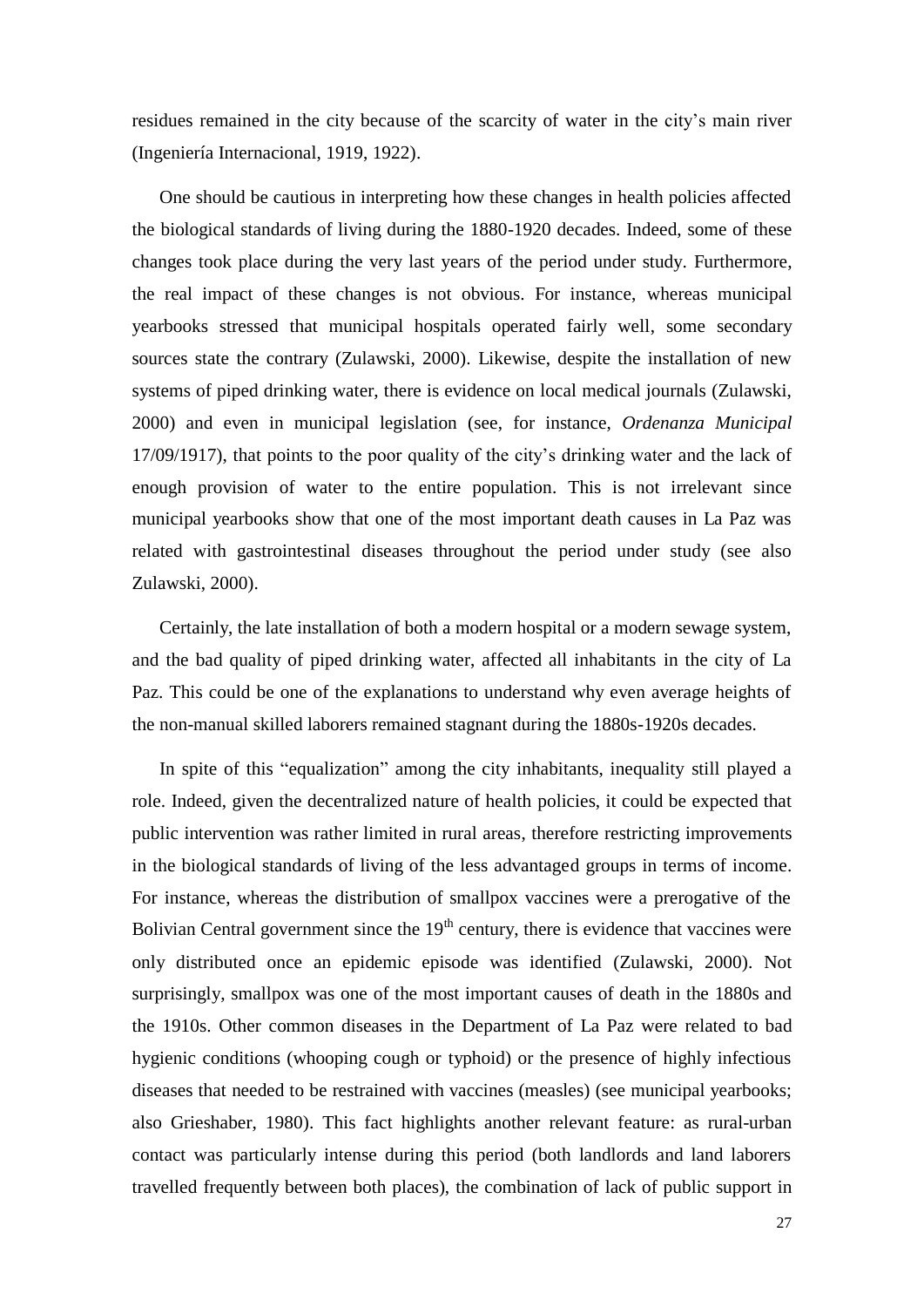rural areas and the relevance of highly infectious diseases could also affect the biological wellbeing of the well-off. $30$ 

### **6. Conclusions**

 $\overline{a}$ 

This paper is, to the best of our knowledge, the first to use a relatively large and consistent dataset of male adults' heights to address the evolution of living standards in urban Bolivia between 1880 and 1929. As had been shown in some other studies focusing on Latin American economies, we document that average heights did not increase over these five decades. Our estimates suggest that the average height remained around 163 cm throughout the period. This is striking as the economic history literature and the available estimates suggest that the Bolivian economy experienced an important phase of growth during the period.

Furthermore, we show that the differences in average height that we document in the first birth decade of our study, namely 1880, persist until the last birth decade, 1920, showing almost no sign of a reduction in inequalities. As in other case studies, we show that average height was largely a function of socioeconomic status, as measured by occupational level, and of educational level, proxied by literacy. In addition to this, in Bolivia being indigenous was associated with a lower average height. Interestingly, the average height of indigenous men in our sample is around 160 cm, which is the level found by Laure (1991) for Aymara and Qhechuas in rural areas in 1903.

We explore some possible explanations for the Bolivian case of the lack of trickledown effects. We argue that the stagnation of male urban Bolivian average heights during the 1880-1929 period can be explained by poor improvements in health conditions and by pressures on the less advantaged groups stemming from higher food prices and growing wage inequalities. Regarding the former, we confirm that only few

<sup>&</sup>lt;sup>30</sup>Global or regional databases such as Clioinfra or Moxlad present information for Bolivian life expectancy during the last quarter of the 19<sup>th</sup> century and the first decades of the 20<sup>th</sup> century. This information is based on a regional estimation made in the early 1960s. According to this, Bolivian life expectancy stagnated during the last quarter of the  $19<sup>th</sup>$  century but improved steadily from 25,5 years in 1900 to 33 in 1930. The recent estimation made by Henriques (2015) provides information only for the city of Cochabamba but for the entire first republican century (1825-1925) and for different indicators. According to these new figures, there is a clear improvement in life expectancy, mortality rates and infant mortality rates during the 1902-1917 period. The figures for life expectancy are in line with those presented in the above commented databases. However, these figures are not so different to those found for the 1850s. Moreover, improvements in the three indicators stopped during the 1917-1921 period and there is a clear downward trend during the 1921-1925 period. This fall is explained by a mortality crisis that took place in 1921 and which can be explained by the prevalence of bad hygienic conditions. In this context, the author stresses that, until the mid-1920s, Cochabamba did not start the demographic transition.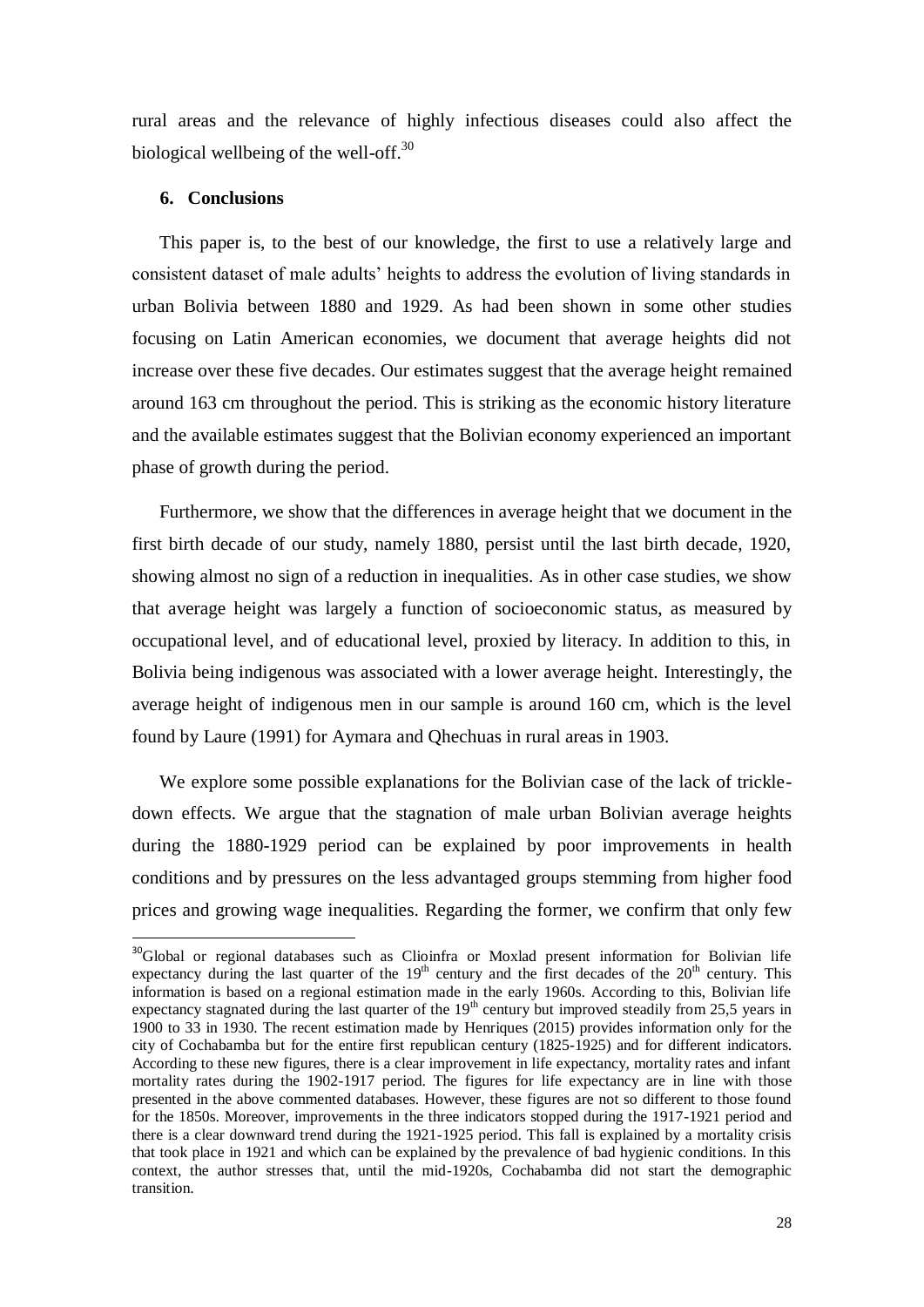resources were provided to public health in the period we study. Our conclusion on the effects of food prices and real wages is based on a recent analysis made for the city of Cochabamba.

In any case, more research is needed on mortality, life expectancy, urban prices, dietary habits and inequality in different Bolivian cities. Similarly, it would be useful to explore if more data on adult heights is available for other regions/cities in Bolivia, where the Police was responsible for registering citizens and providing them with ID cards, or from other possible sources (hospitals, army records, etc.). This research would help us better understand our puzzle: the stagnation of average heights in Bolivia and the lack of convergence among social groups from 1880 to 1929 in a context where economic growth was finally improving.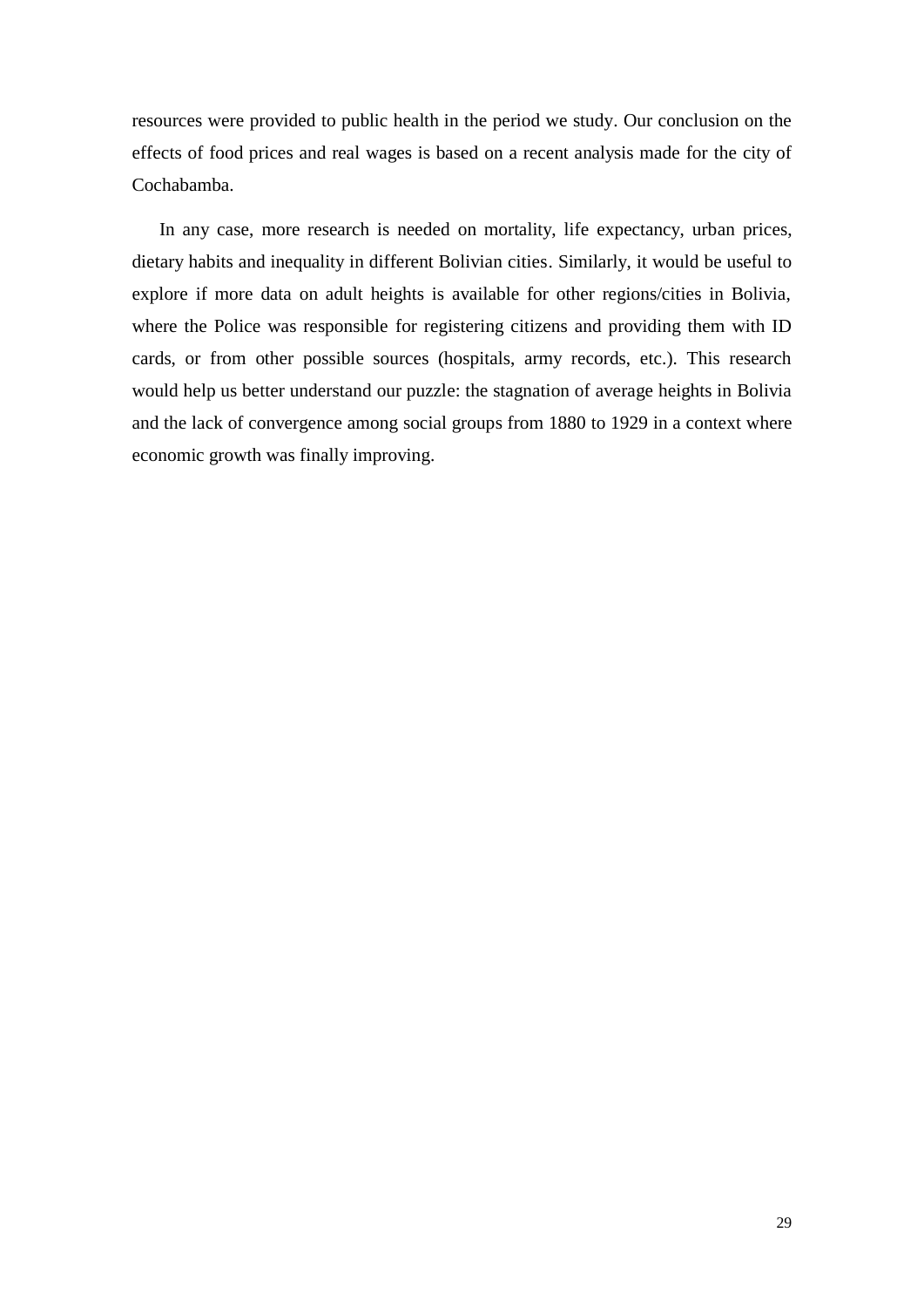## **Appendix**



**Figure A1. Histogram and Distribution of Adult Male Height in Bolivia, 1880-1929** 

**Sources:** Authors' own calculation based in the heights database.

**Figure A2. Histogram and Distribution of Adult Male Height in Bolivia, by decades**



**Sources:** Authors' own calculation based in the heights database.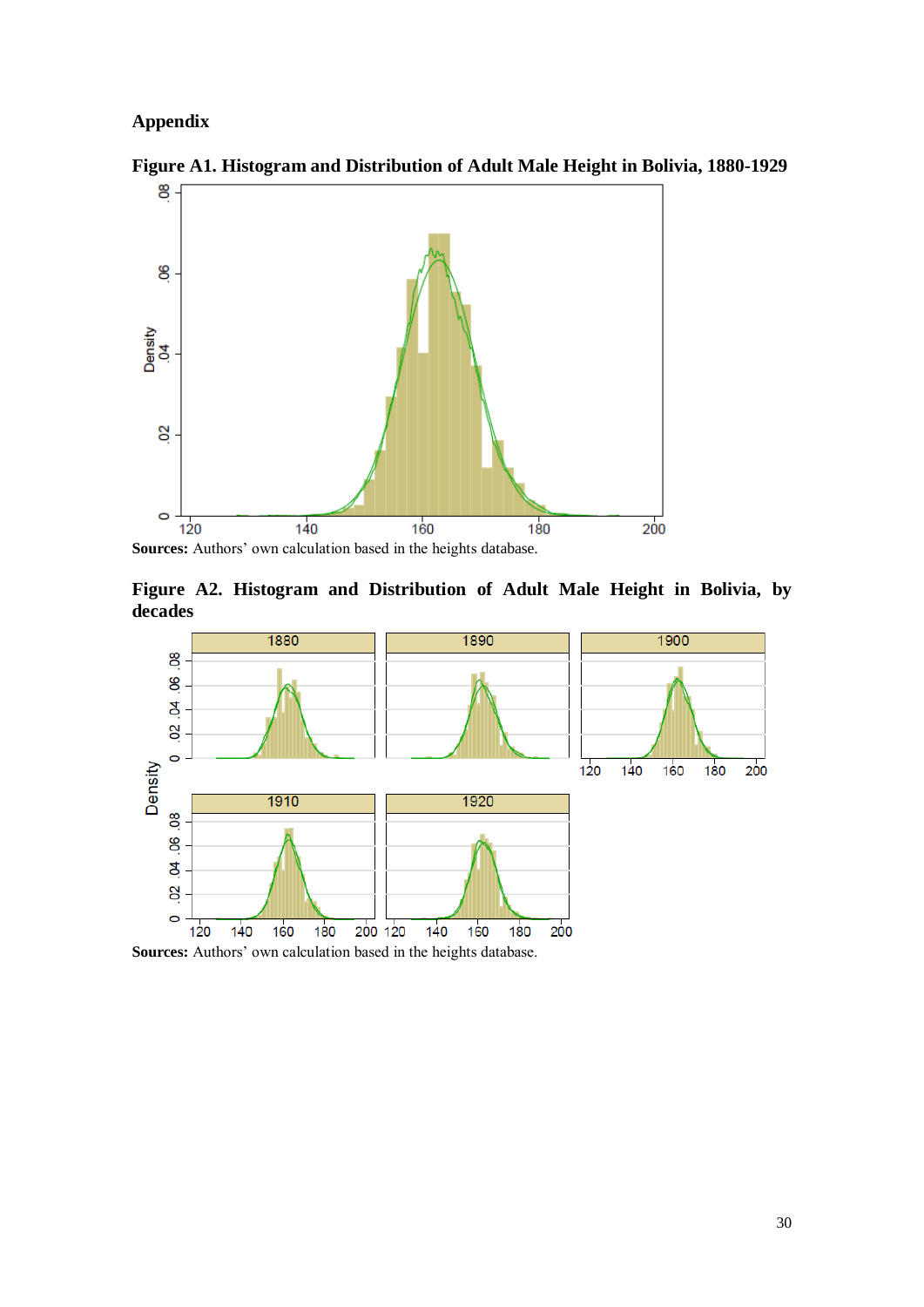

**Figure A3. Average height by decade and 95% interval of confidence** 

**Sources:** Authors' own calculation based in the heights database.

#### **Bibliography**

- Acemoglu, D., Johnson, S., & Robinson, J. A. (2002). Reversal of Fortune: Geography and Institutions in the Making of the Modern World Income Distribution. *Quarterly Journal of Economics*, *117*(4), 1231–1294.
- Alarcón, R. (ed. . (1925). *Bolivia en el Primer Centenario de su Independencia*. New York: The University Society.
- Albó, X. (2012). Censo 2012 en Bolivia: posibilidades y limitaciones con respecto a los pueblos indígenas. *T'inkazos*, *32*, 33–45.
- Assadourian, C. S. (1982). *El Sistema de la economía colonial: mercado interno, regiones y espacio económico*. *Estudios históricos* (Vol. 10). Lima: Instituto de Estudios Peruanos.
- Ayuda, M.-I., & Puche-Gil, J. (2014). Determinants of height and biological inequality in Mediterranean Spain, 1859–1967. *Economics & Human Biology*, *15*, 101–119. https://doi.org/10.1016/J.EHB.2014.07.003
- Barragán, R. (2000a). Categoría fiscal o categoría social. La campesinización del Indiio. *Cuadernos de Historia Latinoamericana*, *8*, 148–173.
- Barragán, R. (2000b). Ciudad y sociedad, La Paz en 1880. *Revista Ciencia y Cultura*, (7).
- Barragán, R. (2006a). *Asambleas Constituyentes. Ciudadanía y elecciones, convenciones y debates (1825-1971)*. La Paz: Muela del Diablo Editores.
- Barragán, R. (2006b). Más allá de lo mestizo, más allá de lo aymara: organización y representaciones de clase y etnicidad en La Paz. *América Latina Hoy*, *43*.
- Barragàn, R. (2019). El mundo indígena boliviano, ancho y diverso: Nomenclatura, mano de obra y tierras en el largo siglo XIX (1825-1930). In D. Escolar & L. Rodríguez (Eds.), *Más allá de la extinción.* Editorial SB. Libros de Ciencias Sociales.
- Barragán, R., Lema, A. M., Mendieta, P., & Peres-Cajías, J. A. (2015). La lenta reorganización de la economía. In R. Barragán, A. M. Lema, & P. Mendieta (Eds.), *Bolivia, su historia. Tomo IV. Los primeros cien años de la República, 1825-1925* . La Paz: Plural.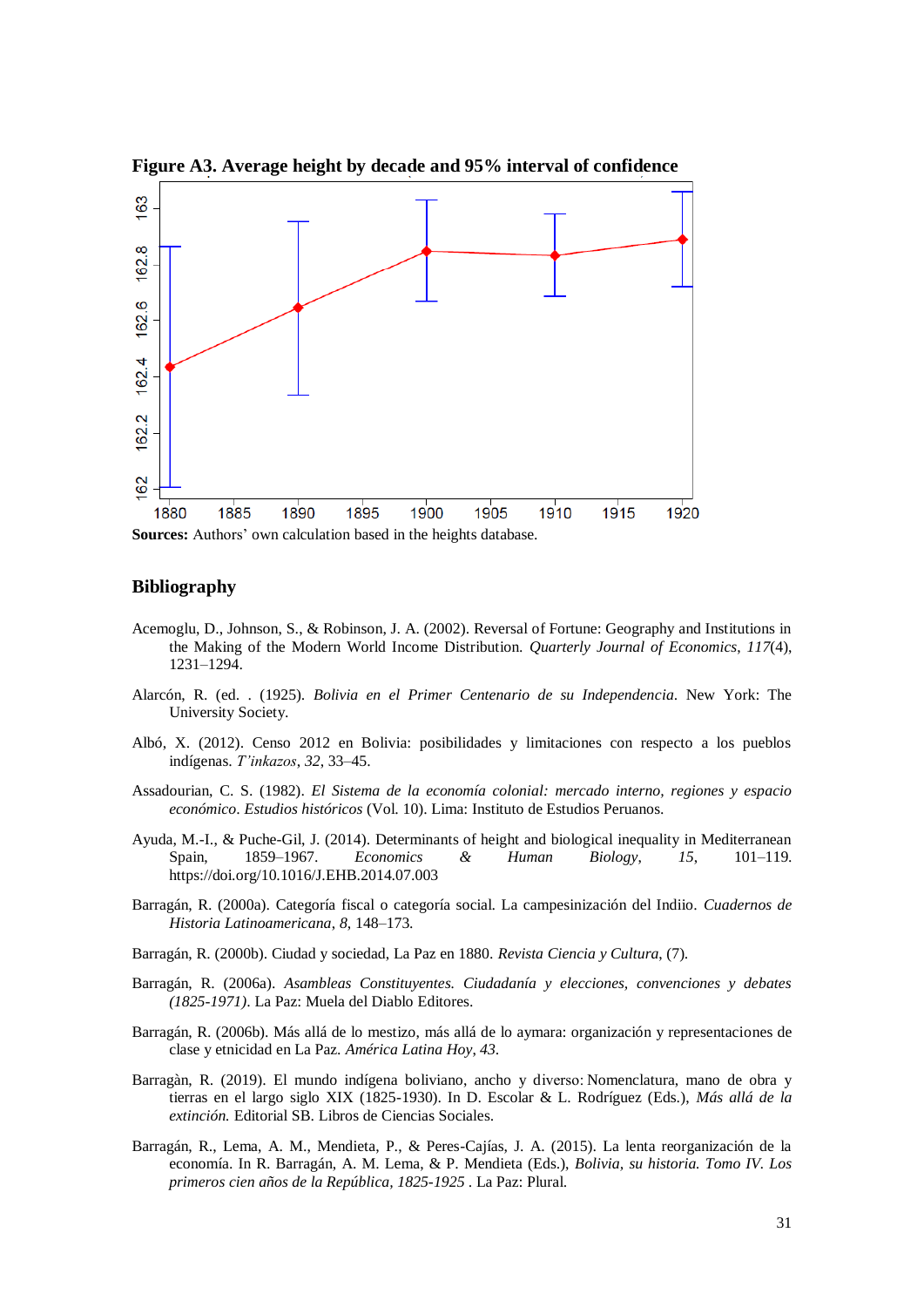- Barragán R., R., & Peres-Cajías, J. A. (2007). El armazón estatal y sus imaginarios. Historia del Estado. In PNUD (Ed.), *Informe Nacional de Desarrollo Humano 2007. El Estado del Estado* (pp. 127– 218). La Paz.
- Baten, J. (2017). Economics, human biology and inequality: A review of "puzzles" and recent contributions from a Deatonian perspective. *Economics & Human Biology*, *25*, 3–8. https://doi.org/10.1016/J.EHB.2016.10.012
- Baten, J., & Carsson, S. (2010). Latin American anthropometrics, past and present—An overview. *Economics & Human Biology*, *8*(2), 141–144. https://doi.org/10.1016/J.EHB.2010.05.011
- Bouysse-Cassagne, T., & Saignes, T. (1991). *Etnicidad, economía y simbolismo en los Andes*. La Paz: HISBOL; IFEA; SBH-ASUR.
- Cajías, F., Barragán, R., Cajías, M., & Medinaceli, X. (2007). *La Paz, Historia de Constrastes*. La Paz: Fundación Nuevo Norte.
- Challú, A. E., & Silva-Castañeda, S. (2016). Towards an anthropometric history of latin America in the second half of the twentieth century. *Economics & Human Biology*, *23*, 226–234. https://doi.org/10.1016/J.EHB.2016.10.001
- Contreras, C. (2011). Menos plata pero más papas: consecuencias económicas de la independencia en el Perú. *Histórica*, *35*(2), 101–132.
- Contreras, M. E. (2003). Bolivia, 1900-1939: minería, ferrocarriles y educación. In E. Cardenas, J. A. Ocampo, & R. Thorp (Eds.), *La era de las exportaciones latinoamericanas de fines del siglo XIX a principios del XX* (pp. 259–296). México D.F.: Fondo de Cultura Económica.
- Deaton, A. (2007). Height, health, and development. *Proceedings of the National Academy of Sciences of the United States of America*, *104*(33), 13232–13237. https://doi.org/10.1073/pnas.0611500104
- Dobado-González, R., & García-Montero, H. (2014). Neither So Low nor So Short: Wages and Heights in Bourbon Spanish America from an International Comparative Perspective. *Journal of Latin American Studies*, *46*(02), 291–321. https://doi.org/10.1017/S0022216X14000054
- Gamarra Téllez, M. P. (2007). *Amazonía Norte de Bolivia, economía gomera (1870-1940). Bases económicas de un poder regional. La casa Suárez. Bolivia, Estudios en Ciencias Sociales. N<sup>o</sup> 5.* La Paz: CIMA.
- Godoy, R. A., Leonard, W. R., Reyes-García, V., Goodman, E., McDade, T., Huanca, T., Vadez, V. (2006). Physical stature of adult Tsimane' Amerindians, Bolivian Amazon in the 20th century. *Economics & Human Biology*, *4*(2), 184–205. https://doi.org/10.1016/J.EHB.2005.11.001
- Gotkowitz, L. (2007). *A Revolution for Our Rights: Indigenous Struggles for Land and Justice in Bolivia, 1880–1952*. Durham: Duke University Press.
- Grieshaber, E. P. (1980). Survival of Indian Communities in Nineteenth-Century Bolivia: A Regional Comparison. *Journal of Latin American Studies*, *12*(2), 223–269. https://doi.org/10.1017/S0022216X00022665
- Henriques, R. (2015). *Análisis en los niveles de vida y desigualdad en la ciudad de Cochabamba durante el primer siglo republicano, 1825-1925*. PhD dissetartion at Universidad Nacional de Educación a Distancia.
- Herranz-Loncán, A., & Peres-Cajías, J. A. (2016). Tracing the reversal of fortune in the Americas: Bolivian GDP per capita since the mid-nineteenth century. *Cliometrica*, *10*(1), 99–128. https://doi.org/10.1007/s11698-015-0125-2
- Huber Abendroth, H. (1994). Comercio, manufactura y hacienda pública en Bolivia entre 1825 y 1870. In R. Barragan R., M. D. Cajias, & S. Qayum (Eds.), *El siglo XIX. Bolivia y América Latina*. La Paz: Muela del Diablo.
- Humphreys Bebbington, D., & Grisi Huber, C. (2017). Political Settlements, Natural Resource Extraction, and Inclusion in Bolivia. *ESID Working Paper No. 77*. https://doi.org/10.2139/ssrn.2986791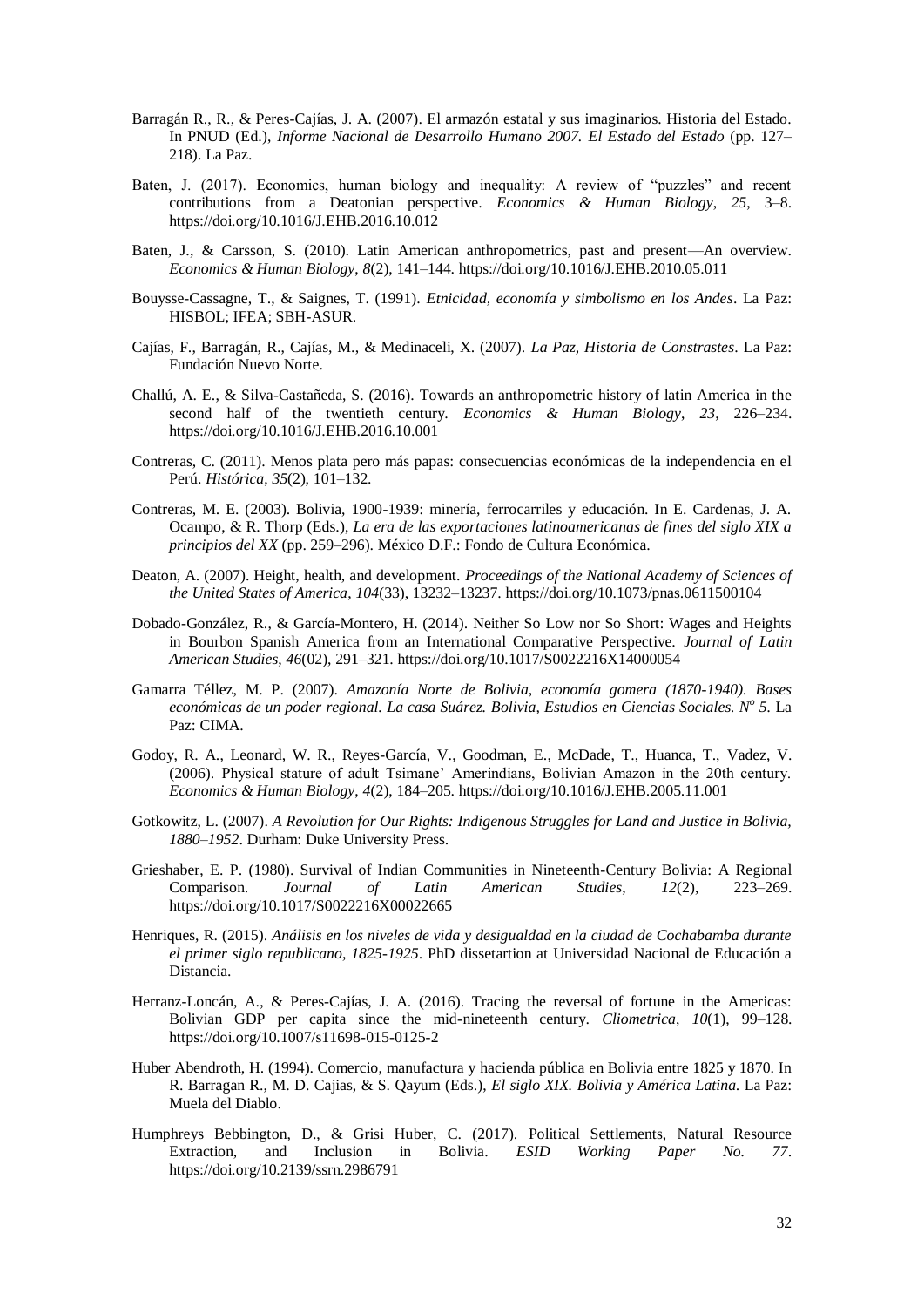Ingeniería Internacional. (1919). Saneamiento de Bolivia. *Ingeniería Internacional*, *2*(3), 168–169.

Ingeniería Internacional. (1922). Las cloacas de La Paz. *Ingeniería Internacional*, *7*(5), 270–271.

- Klein, H. S. (2011). *A concise history of Bolivia*. *Cambridge concise histories* (Vol. 2). Cambridge U.K. ;New York: Cambridge University Press. Retrieved from http://dx.doi.org/10.1017/CBO9780511976964
- Koenker, R., & Bassett, G. (1978). Regression Quantiles. *Econometrica*, *46*(1), 33. https://doi.org/10.2307/1913643
- Langer, E. (2009). Bringing the Economic Back In: Andean Indians and the Construction of the Nation-State in Nineteenth-Century Bolivia. *Journal of Latin American Studies*, *41*(3), 527–551.
- Laure, J. (1991). Evolución de la talla de adultos en el area rural de Bolivia (1829-1987). *Archivos Latinoamericanos de Nutrición*, *XLI*(2), 197–212.
- Lavaud, J.-P., & Lestage, F. (2009). Contar a los Indígenas (Bolivia, México, Estados Unidos). In Valérie Robin Azevedo & Carmen Salazar Solé (Eds.), *El regreso de lo indígena. Retos, problemas y perspectivas,* (pp. 39–70). IFEA/CBC/CRPA. Retrieved from https://halshs.archivesouvertes.fr/halshs-00724830/
- Lavaud, J. P. (2016). El enriquecimiento: fortunas e infortunios bolivianos Enrichment: Bolivian Fortunes and Misfortunes. *Historia*, *37*, 75–91.
- Llorca-Jaña, M., Navarrete-Montalvo, J., Araya-Valenzuela, R., & Droller, F. (2018). The Physical Stature of men in 19th century Chile: another case of Stagnation during an Export Boom. *Revista de Historia Económica / Journal of Iberian and Latin American Economic History*, 1–32. https://doi.org/10.1017/S0212610918000198
- Llorca-Jaña, M., Navarrete-Montalvo, J., Droller, F., & Araya-Valenzuela, R. (2018). Height in eighteenth-century Chilean men: Evidence from military records, 1730–1800s. *Economics & Human Biology*, *29*, 168–178. https://doi.org/10.1016/J.EHB.2018.03.004
- López-Alonso, M. (2012). *Measuring Up : a History of Living Standards in Mexico, 1850-1950.* Stanford University Press.
- Meisel, A., & Vega, M. (2007). The biological standard of living (and its convergence) in Colombia, 1870–2003: A tropical success story. *Economics & Human Biology*, *5*(1), 100–122. https://doi.org/10.1016/J.EHB.2006.10.004
- Mendizábal, G. (2002). *Historia de la Salud Pública en Bolivia. De las Juntas de Sanidad a los Directorios Locales de Salud*. La Paz: OPS/OMS.
- Menegus Bornemann, M. (1999). *Dos décadas de investigación en historia económica comparada en América Latina* : homenaje a Carlos Sempat Assadourian (1. ed.). México, D.F. : Colegio de México.
- Mitre, A. (1981). *Los Patriarcas de la plata: estructura socioeconómica de la mineria boliviana en el siglo XIX*. Lima: Instituto de Estudios Peruanos.
- Mooney, C. Z., & Duval, R. D. (1993). *Bootstrapping: a nonparametric approach to statistical inference*. Sage Publications.
- NCD Risk Factor Collaboration. (2016). A century of trends in adult human height. *ELife*, *5*. https://doi.org/10.7554/eLife.13410
- Oficina Nacional de Inmigración, E. y P. G. (1904). *Censo General de la Población de la República de Bolivia*. La Paz: Taller Tipo-Litográfico José M. Gamarra.
- Peres-Cajías, J. (2019). Bolivian economic development and its regions, 1846-2012. *Unpublished Manuscript*.
- Peres-Cajías, J. A. (2012). Repensando el desarrollo desde la historia económica: crecimiento y lucha de débiles. In F. (coord ). Wanderley (Ed.), *Desarrollo en Cuestiòn: reflexiones desde América Latina* (pp. 99–131). La Paz: CIDES-UMSA-OXFAM.